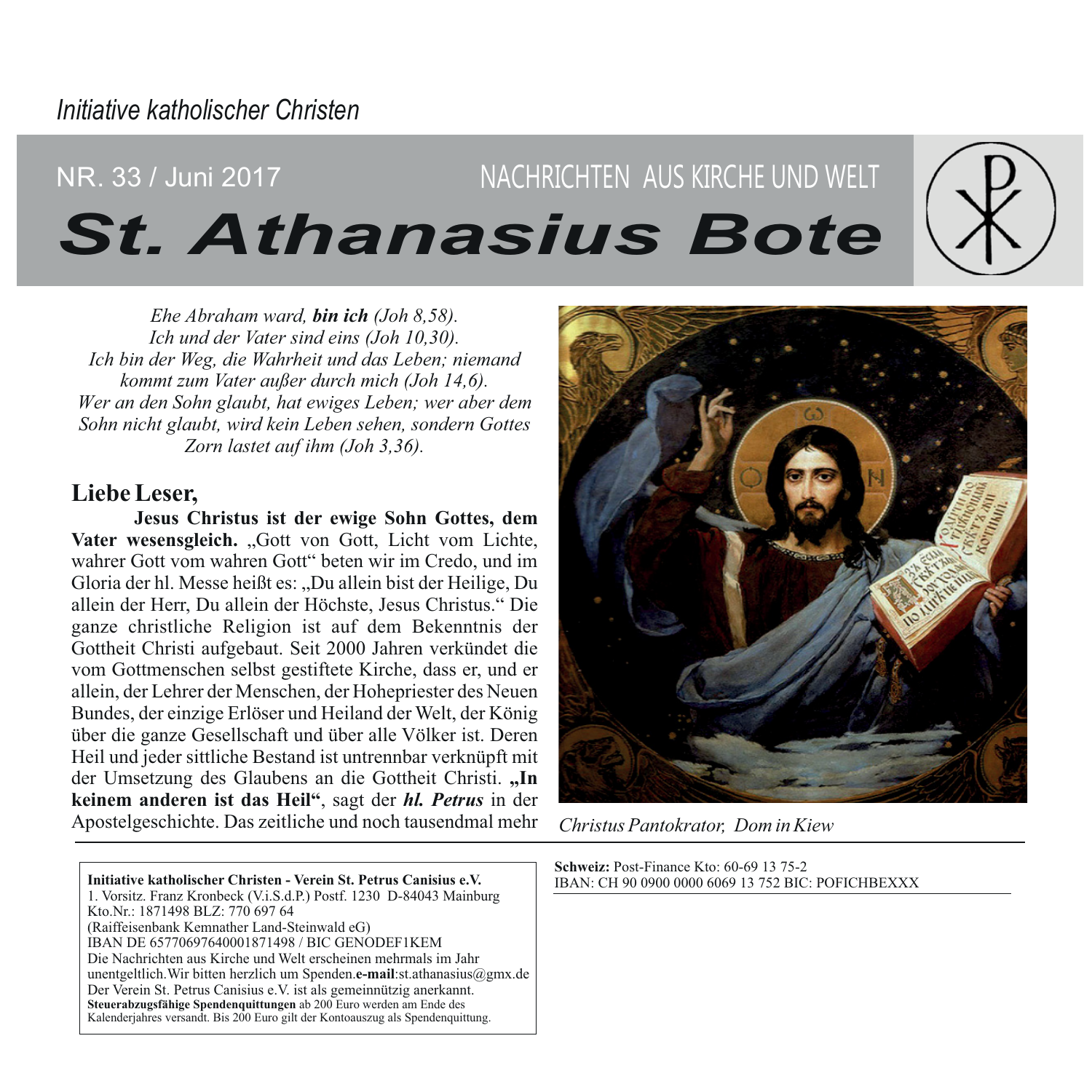## **Inhaltsverzeichnis**

| Seite 2            | Der Dreifaltige Gott und Allah - derselbe?        |
|--------------------|---------------------------------------------------|
| Seite 6            | Fatima - Mai und Juni 1917                        |
| Seite 10           | Kardinal Sarah: Selbstzerstörung der Kirche       |
| Seite 11           | Auferstehung Christi und Naturwissenschaft        |
| Seite 16           | Christen unter Druck in Politik, Justiz u. Medien |
| Seite 18           | Martin Luthers Kampf mit Gott                     |
| $S$ <i>eite</i> 19 | Riicher etc                                       |

das ewige Glück eines jeden Menschen, eines jeden dieser 7,3 Milliarden Erdenbewohner, hängt vom Glauben an die Gottheit Christi ab: "So sehr hat Gott die Welt geliebt, dass er seinen eingeborenen Sohn dahingab, damit jeder, der an ihn glaubt, nicht verlorengehe, sondern ewiges Leben habe" (Joh 3.16). Alle Probleme, ob individuell, familiär oder sozial, finden in ihm und in ihm allein ihre Lösung.

Für diesen Glauben wurde der *hl. Athanasius* (295-373) im Kampf mit den Arianern fünfmal von seinem Bischofsstuhl in Alexandrien verbannt und sogar von einer italienischen Bischofssynode mit Zustimmung von Papst Liberius exkommuniziert. Unsere bescheidene Publikation steht unter seinem Patronat, ist uns aber gleichzeitig auch Verpflichtung im Streit mit den Arianern unserer Tage. Würden Sie die allerseligste Jungfrau Maria über ihren Sohn befragen, sie würde Ihnen antworten: "Er ist der allein wahre Gott, der aus mir Fleisch angenommen hat, um die Welt zu erlösen. Nicht Buddha und nicht Mohammed hat sich um eurer Sünden willen kreuzigen lassen, sondern er, er allein. Verkündet nach Möglichkeit und mit Kraft diesen heilbringenden Glauben durch Wort und Beispiel, steht ein für die Gottheit meines Sohnes, wie die Märtvrer es taten. wie ein hl. Athanasius es tat. So vollbringt ihr ein Gott höchst wohlgefälliges Werk und tragt wirkungsvoll bei zur Rettung der Seelen."

Deshalb legen wir dieser Ausgabe das Faltblatt "Ist Jesus Christus der Sohn Gottes?" bei. Sie finden in diesem die entscheidenden Argumente klar verständlich und übersichtlich dargelegt. Lesen Sie es selbst, lesen Sie es immer wieder. Geben Sie es vor allem an Verwandte. Bekannte und Freunde weiter. Sie können es kostenlos unter folgenden Adressen nachbestellen, wobei eine kleine freiwillige Spende selbstredend hilfreich ist:

D und CH: Priorat St. Athanasius, Stuttgarter Straße 24, 70469 Stuttgart. Fax: +49/(0)711/89692919, E-mail: kontakt@fsspx.de

A: Katholisches Bildungshaus, Jaidhof 1, 3542 Jaidhof, Fax +43(0)2716/651520, E-mail: kontakt@fsspx.at

Wir selbst haben uns zu dieser Beilage entschlossen, obwohl für den Druck und den Versand erhebliche Mehrkosten entstehen. Freunde haben diese leihweise übernommen. Wir haben den Rat eines nahestehenden Priesters eingeholt und erhielten die Antwort, die Sie am Schluss dieses Athanasiusbotens auf S. 20 finden (Liebe Leser). Im Vertrauen auf Gottes Gnade und im Wissen um Ihre Großherzigkeit haben wir diese Mehrkosten auf uns genommen. Wer uns finanziell nicht unterstützen kann, mag es durch sein Gebet und das missionarische Weitergeben des Faltblatts tun. Vergelt's Gott.

Herzliche Grüße, Ihre Redaktion

 $***$ 

# Es gibt nur einen Gott – und der ist dreifaltig!

Unter manchen Theologen hat es in den letzten Monaten eine sehr grundsätzliche Diskussion um den wahren Gott gegeben. Kann man sagen, die Moslems glauben an den selben Gott wie wir Christen, auch wenn sie die Dreifaltigkeit Gottes leugnen? Kann man an den wahren Gott glauben, auch wenn man von seiner Dreifaltigkeit nichts weiß, oder nichts wissen will? Der evangelische "Bischof" Prof. Dr. Martin Hein sagt es so: ..Wir beten zu demselben Gott. Aber wir tun es auf verschiedene Weise." (Ouelle: http://www.ekkw.de/synode/21575.htm). Viele fragen sich: Ist unser Bischof hier nicht etwas zu weit vom Zeugnis der Bibel abgekommen? Darf sich ein evangelischer Theologe so weit jenseits des biblischen Zeugnisses stellen, das sagt: "Wer den Sohn nicht hat, hat auch den Vater nicht" (1 Joh 2:23)? Und wie Sie auf gloria.tv

(https://www.gloria.tv/article/w61NNSBnn8s236TKmjaA  $6U\overline{Agr}$ )

 $\overline{2}$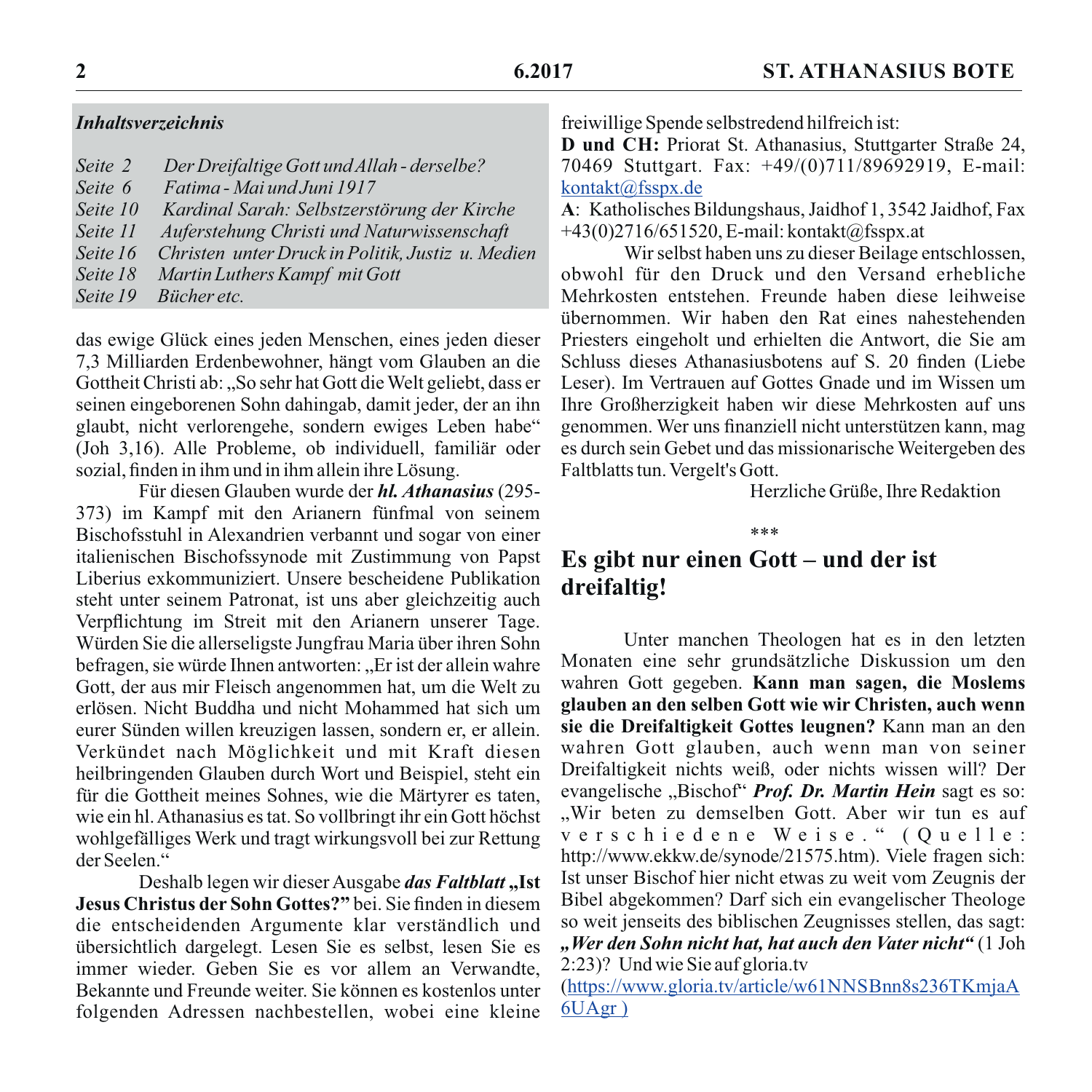bestaunen können, geht man in der katholischen Kirche noch weiter. Der Bund der Deutschen Katholischen Jugend hat nämlich kürzlich ein Plakat veröffentlicht, auf dem tatsächlich geschrieben steht: "Alle Christen glauben an Allah! - Christen glauben an Allah, wie Muslime an Gott glauben."

Deshalb eine kleine Richtigstellung: Für die Vernunft ist unmittelbar einsichtig: Es gibt nur einen Gott. denn es kann nur ein einziges absolutes Seinsprinzip geben. Aber wenn man damit die Diskussion beendet, um Allah und Gott, der sich als der Dreifaltige geoffenbart hat, gleichzusetzen, dann ist das irreführend, und zwar aus zwei Gründen: 1.: Auch die natürliche Vernunft kann zu der Einsicht vordringen, daß dieses einzige, absolute Seinsprinzip, ohne das die Welt keinen Seinsgrund hat, nicht nur allmächtig, sondern auch in sich wahrhaftig und voller Güte sein muß. 2.: Die Philosophie sagt uns, daß wir das Wesen Gottes nicht durch vernünftiges Nachdenken alleine begreifen können; wer Gott wirklich ist, können wir nur wissen, wenn sich Gott geoffenbart hat, und diese Offenbarung sagt: Gott ist dreifaltig! Nicht wenige Theologen machen aus ihren philosophischen Spekulationen ein Argument, um die angebliche Gleichheit aller Religionen abzuleiten, aber dadurch werden die Christen dazu verführt, ihren Glauben zu verraten – einen Glauben, der auf der Offenbarung Gottes selbst beruht, wie auch auf vernünftigem Nachdenken.

Wir wollen das Problem an folgendem Vergleich deutlich machen: In einem großen Mietshaus wohnen Leute, die seit Generationen keine Miete mehr bezahlen. weil einst, wie man erzählt, der Sohn des Besitzers zu ihnen gekommen ist, und ihnen von der Güte und Großherzigkeit seines Vaters berichtet hat. Der Vater wolle als "Gegenleistung" für das Wohnrecht nur, daß die Mieter zueinander ebenso gütig sind, wie er selbst ist. Zwar haben im Laufe der Jahre die Mieter mehr und mehr ihre guten Vorsätze über Bord geworfen, aber, wie das im Leben nun einmal so ist, die Miete bezahlen sie nach wie vor nicht. Nun aber sind plötzlich einige Mieter mit einem E-Mail dahergekommen, in dem die Nachricht zu lesen stand: der wahre Hausbesitzer wollte nun doch die Miete eintreiben. die Sache mit dem angeblichen Sohn sei nämlich von Anfang an ein abgekarteter Betrug gewesen, und wer das Geld nicht auf die angegebene Kontonummer überweisen wolle, sollte, so der Wille des Hausbesitzers, schnellstens gewaltsam vertrieben werden. Es wird nicht leicht sein, zu sagen, welche Information nun die richtige ist, und wer der wahre Hausbesitzer ist, aber eines ist auf jeden Fall klar: der Hausbesitzer, von dem die einen sprechen, ist nicht derselbe wie der, von dem die anderen sprechen! In unserem Beispiel muß die Frage nach dem wahren Hausbesitzer offen bleiben, wenn wir aber unser Beispiel verlassen, und nicht von einem Hausbesitzer, sondern von Gott sprechen, dann gibt es durchaus Möglichkeiten, zu prüfen, wo es sich wirklich um Gott handeln kann und wo nicht.

"Hausbesitzer" gibt es solche und solche, aber Gott gibt es nur einen, und von diesem sagt uns die natürliche Vernunft: Gott muß vollkommen sein, wahrhaftig und gut. denn wie könnte er als unvollkommenes Wesen Dinge erschaffen, die an sich gut, wahr und schön sind? Weil kein Geschöpf größer oder vollkommener sein kann, als sein Schöpfer, muß Gott alle (echten) Vollkommenheiten in sich tragen, die es in der Welt gibt. Das haben schon die antiken Philosophen, allen voran Sokrates und Platon, erkannt, denn sie haben einen inneren Zusammenhang zwischen der Absolutheit des ersten Seinsprinzipes, das man gemeinhin "Gott" nennt, und jener moralischen Integrität gesehen, welche die Gläubigen anrufen, wenn sie beten: "Du alleine, Gott, bist heilig!" Und wenn heute gewisse Philosophen die Existenz Gottes bestreiten, dann können sie das nur deshalb tun, weil sie die Philosophie des gesunden Menschenverstandes aufgegeben haben, und die Prinzipien der Vernunft in Frage stellen – genau darin liegt das Elend der modernen Philosophie und die Tragik des Abendlandes.

#### Ohne Offenbarung kann der Mensch Gott nicht wirklich kennen.

Hätte sich also Gott nicht offenbart, hätten wir vom "Innenleben" Gottes nicht die geringste Kenntnis. Und genau das ist der Unterschied zwischen einer Offenbarungsreligion und einer "natürlichen" Religion bzw. dem philosophischen Gottesbegriff: diese versuchen gewissermaßen "von unten her" das Absolute zu bestimmen, während die Offenbarungsreligion Gott so nimmt, wie er sich von sich selbst her zeigt – wie er sich uns geoffenbart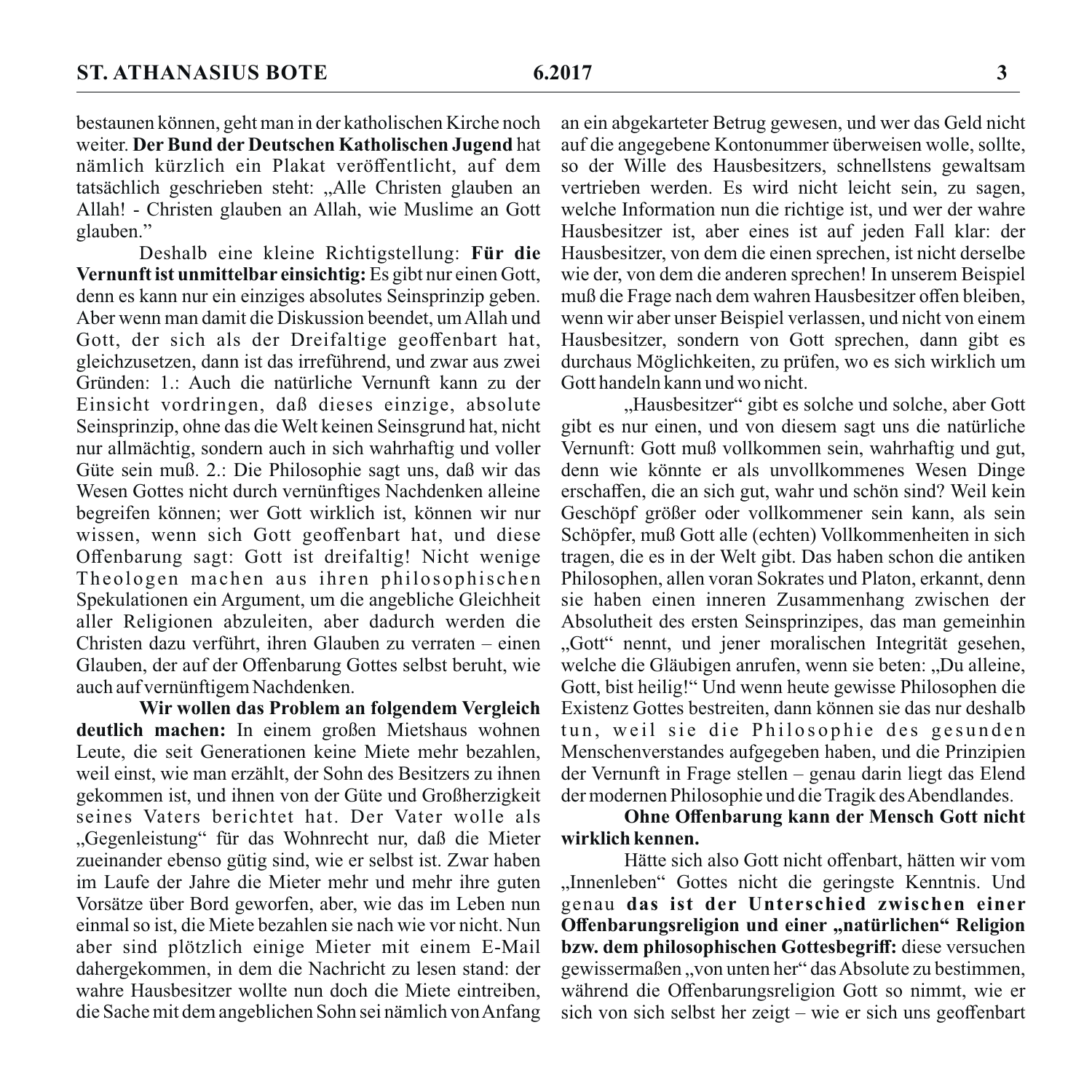hat. Dieser grundlegende Unterschied ist heute gerade vielen Gebildeten nicht mehr klar – und leider auch vielen Theologen nicht. Es gibt nun aber drei Religionen, die von sich behaupten, eine "Offenbarungsreligion" zu sein: das Judentum, das Christentum und der Islam. Wie unterscheiden sich nun diese drei Offenbarungen, was macht ihr jeweiliges Wesen aus? Gott hat dem Moses im Dornbusch mit den Worten: "Ich bin der Ich Bin" seinen Namen geoffenbart. Woher können wir sicher sein, daß sich hier der eine, wahre Gott geoffenbart hat? Weil er sich mit den Worten: "Ich bin der Ich Bin" als der absolute Seinsgrund zu erkennen gab! Denn ganz zu Recht haben die Kirchenväter die Selbstoffenbarung Gottes im Dornbusch in Einklang mit dem Besten der antiken Philosophie gedeutet – als Selbstkundgabe des absoluten Seinsgrundes, in dem es keinen Unterschied zwischen dem Sein und der Wesenheit gibt. Aber damit hat Gott zwar in gewisser Weise sich selbst, aber noch nicht sein Innerstes geoffenbart.

Gott wollte mehr – er wollte und will in Wahrheit und Liebe verehrt werden. Also hat er den Menschen sein Herz eröffnet. So war die Offenbarung Gottes im Alten Testament hingeordnet auf die vollkommene Offenbarung Gottes in Jesus Christus, in dem der ewige Logos, die zweite Person Gottes, selbst Mensch wurde. Der Sohn, die zweite Person Gottes, ist gewissermaßen das Bild des Vaters, und er wurde Mensch, um vom Vater Zeugnis zu geben. Eines Wesens mit dem Vater wollte er, der unendlichen Güte des Vaters gleich, alle Menschen von der Herrschaft des Bösen, der sie sich durch die Sünde unterstellt haben, erlösen, und ihnen das Geschenk der nimmer versiegenden Liebe Gottes machen. Das Zeugnis Jesu Christi ist unmißverständlich: immer wieder hat er klar gemacht: Er selbst ist das wahre Abbild des Vaters, er ist eines Wesens mit dem Vater, er selbst ist Gott – und der Beweis ist in vielfacher Weise erfolgt: durch das vorhergehende Zeugnis der Propheten (daß ihre Prophetien auf Christus passen), durch die zahlreichen Wunder, die Christus in seinem Leben gewirkt hat. Ganz besonders aber hat sich Christus durch die Sündenvergebung, durch die Auferweckung von drei Menschen von den Toten und durch seine eigene Auferstehung als Gott zu erkennen gegeben, denn dies zu tun, ist keinem Geschöpf aus eigener Kraft

möglich, wie schon die alten Juden erkannt hatten. Des weiteren geben bis heute die Ausgießung des Heiligen Geistes, sein Weiterwirken in seinen Aposteln und Heiligen und in seiner Kirche Zeugnis.

Schon die Frage, ob alle Moslems an die Existenz nur des einen, absoluten Gottes glauben, ist fraglich. Vielleicht die Gebildeten, doch wie steht es mit den anderen? Zumal die wenigen unter den Gebildeten, die den Gedanken. daß mit dem Wort "Gott" das einzig absolute Seinsprinzip gemeint ist, zu Ende denken, und sich vom Koran oft sehr entschieden distanzieren. Es gibt eine lange Liste von ehemaligen Moslems, die aus diesem Grunde zu Christen geworden sind, und sie werden dafür mit dem Tode bedrohtauch in Deutschland, in der Schweiz und in Österreich. Das Wesen des Islam besteht sozusagen in der Ablehnung der Menschwerdung Gottes, ja der Dreifaltigkeit Gottes als solcher. Allah will die Unterwerfung der Menschen, aber nicht ihre Liebe; es gibt im Verhältnis zwischen Allah und seinen Anhängern praktisch keine Innerlichkeit, sondern nur äußerliche Werke. Allah fordert bedingungslosen und vollständigen Gehorsam. Ein Verhältnis zu Gott, das von Liebe geprägt wäre, das erlauben würde, ihn etwa als. "Vater" anzusprechen, lehnen die Moslems mit Entrüstung ab, so als würde es Gott beleidigen.

Doch nicht nur die gesunde Vernunft, sondern auch die Bibel bekennt: Gott ist durch und durch Liebe. Wenn Gott an einigen Stellen der Bibel Regungen zugesprochen werden, die seiner Vollkommenheit widersprechen, wie etwa Zorn, Unmut oder Reue, dann ist das nur metaphorisch (im uneigentlichen Sinne) gesagt, wie der hl. Thomas (Summa contra Gentiles, Lib. I, Kap. 91, no. 12 u. 13) ausdrücklich gegenüber den Juden betont, die im Alten Testament ihre Greueltaten gegenüber Sündern oder anderen Völkern mit dem Willen Gottes rechtfertigten. In Gott ist keinerlei Willkür, denn sein Wille ist vollkommen und besteht aus der wahren, sich verschenkenden Liebe, die für den anderen nur das höchste Gut will. Worin aber besteht dieses? Darin, daß der Mensch die ewige Seligkeit erlange, die in der Teilhabe an der Glückseligkeit Gottes selbst besteht-nichts Geringeres!

Was im Koran über "Allah" gesagt ist, erscheint, wenn man es mit den Augen eines Christen liest, nicht als ein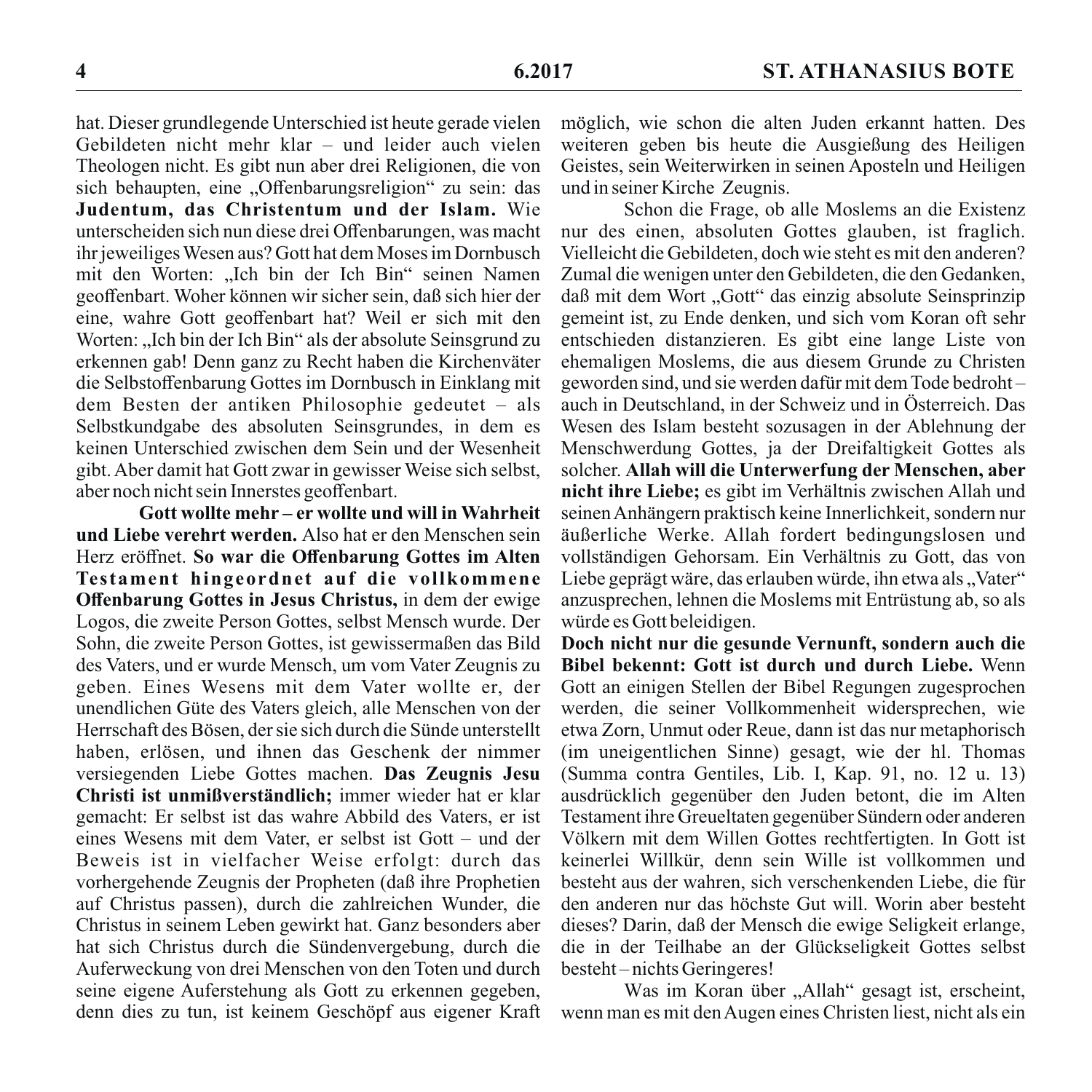noch nicht ausgereiftes, sondern als ein ausgehöhltes Gottesbild: "Gott" erscheint im Islam als ein oberster Herrscher, der zwar noch ferne an den einen, wahren Gott erinnern mag, der aber seines Herzens beraubt ist; ein "Gott", der nicht Liebe, sondern Unterwerfung anstrebt, der nicht die liebende Hingabe des wahren Gottes an das Geschöpf, die bis hin zum Erlösungstod am Kreuz geht, kennt und preist; ein "Gott", der nichts anderes in sich hat. als das Machtstreben und die Willkür eines orientalischen Despoten.

Dem gegenüber hat sich Gott in Christus als die Liebe und Wahrhaftigkeit selbst ausgewiesen, und sich als dreifaltig geoffenbart, denn dies alles gehört zusammen womit wir beim wichtigsten Punkt unserer Argumentation angekommen sind: Zu erkennen, daß es einen Gott gibt, ist gerade mal der Anfang des Glaubens, man fängt gewissermaßen erst an. Gott zu berühren, doch erst wenn man Seine Offenbarung annimmt, erkennt man ihn wirklich, und läßt sich von seinem Geheimnis ergreifen und verwandeln!

#### Schlußfolgerung:

Erst mit dem Glauben an die Dreifaltigkeit nehmen wir Gott ernst und antworten auf seinen Zuspruch. Erst dadurch, daß wir iene Liebe in uns aufblühen lassen, die. wie unser Glaube sagt, die dritte Person Gottes, der Heilige Geist selbst ist, machen wir ernst mit dem Glauben. Denn die Art und Weise, wie der Mensch als Geistwesen auf Gott hingeordnet ist, ist nicht unverständige Unterwerfung. sondern Wahrheit (Vernunft) und Liebe. Aus dem gegenseitigen Liebesverhältnis zwischen Gott und Geschöpf, das im Christentum zu einer unendlich schönen Liebesmystik ausgereift ist, hat sich das entwickelt, was man gemeinhin "das christliche Abendland" nennt: die Achtung vor dem Menschen, Achtung vor dem Leben, vor dem Leben an sich, vor dem Leben speziell der Alten und Kranken: die Achtung der Freiheit: die Rechte der Schwächeren. Aber auch die Wahrhaftigkeit und alles, was sich daraus entwickelt hat: Rechtskultur, Vertragstreue, eheliche Treue, Achtung vor der Frau, Streben nach Wahrheit und Wissenschaft, nach Gerechtigkeit, Aufrichtigkeit, Vertrauen; die Achtung und Verzeihung auch für den Sünder und den Verbrecher, etc. So beginnen wir langsam zu

begreifen, wie einzigartig unsere christliche Kultur selbst in ihren Überresten noch ist, und welcher übernatürlichen – Herkunft sie sich verdankt. Die Missionare aller Zeiten wußten davon zu berichten, wie sehr sich das Leben der Heiden veränderte, sobald die Macht der Dämonen über sie gebrochen war.

Der Grund: Nur eine Religion und eine Gesellschaft, in der die Dimensionen von Liebe und Wahrheit schon im Gottesbild und im Kult aufgespannt sind, wird den Zufluß der göttlichen Gnade so offenhalten können, daß die Wahrhaftigkeit und die Liebe zu Grundpfeilern des Gottesverhältnisses, aber auch der Gesellschaftsordnung werden können. Und so beginnen wir auch langsam zu begreifen, wie schrecklich der Unglaube ist, und wie noch viel schrecklicher der Glaubensabfall (die Apostasie) ist und seine Folgen. Die christologischen und die trinitätstheologischen Häresien führen nämlich zu allen Zeiten auf direktestem Wege hin zur Apostasie, denn sie betreffen das Herz des Glaubens.

Was im Koran über "Allah" gesagt ist, erscheint als ein ausgehöhltes Gottesbild; ein "Gott", der nicht Liebe, sondern Unterwerfung anstrebt, der nicht die liebende Hingabe des wahren Gottes an das Geschöpf, die bis hin zum Erlösungstod am Kreuz geht, kennt und preist: ein "Gott". der nichts anderes in sich hat, als das Machtstreben und die Willkür eines orientalischen Despoten.

Möge keiner sagen, wir wären den Moslems gegenüber selbstgerecht! Die Gefahr der Apostasie (des Glaubensabfalls) – und das sei gerade den heutigen Intellektuellen und Zeitgeist-Theologen gesagt, die so leichtfertig über die Mysterien des Christentums reden, und die diese naturalistisch und synkretistisch (d.h. im Sinne einer Gleichheit der Religionen) umdeuten – liegt in einer Verkennung Gottes. Wer die Dreifaltigkeit Gottes leugnet, leugnet Seine innere Wahrhaftigkeit und Liebe, und weist Ihn damit selbst zurück! Weitaus schlimmere Folgen als der naive Unglaube hat der Glaubensabfall! Als die Muslime 1453 Konstantinopel eroberten, wurde am Vorabend der entscheidenden Schlacht ein Licht gesichtet, das von der Stadt wich. Die christlichen Theologen haben dieses als das Licht des Hl. Geistes erkannt. War also der Verlust der Gnade, der Verlust des Glaubenslichtes die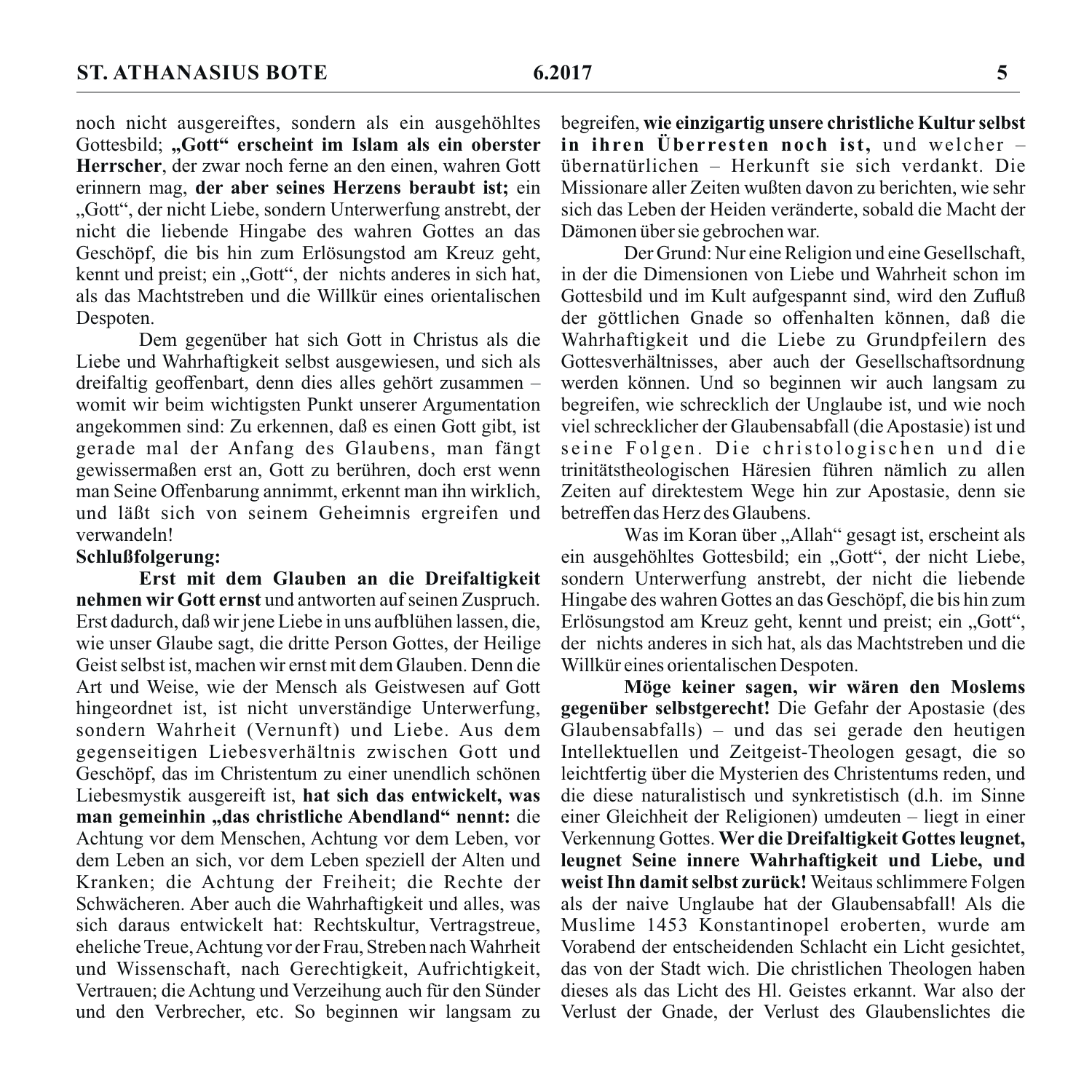inhaltliche Voraussetzung für die Eroberung von Konstantinopel? Kardinal Schönborn hat kürzlich gesagt, Europa habe sein christliches Erbe verschleudert; nicht die Ausbreitung des Islam, sondern das Zurückweichen des Christentums sei die Gefahr. Wie wahr!

Aber wenn dem so ist, warum unternimmt dann Kardinal Schönborn nichts gegen den Glaubensverfall, warum führt er keine flächendeckende Volksmission durch? Hat er keine Missionare mehr? Oder haben diese keinen Mut mehr? Oder ist es gar der wahre Glaube, der ihnen fehlt? Wenn man bedenkt, was die modernen Theologen so von sich geben, läuft es einem eiskalt den Rücken herunter! Dr. Regina Pollak etwa, Professorin für Praktische Theologie an der Universität Wien, also zuständig für die Ausbildung der Priester, macht genau das, wovor wir hier warnen: Anhand halb durchdachter religionsphilosophischer Argumente macht sie sich daran, das Zentraldogma der katholischen Kirche und des gesamten Christentums aufzuheben. Sie sagt: "Die Vorstellung von der 'Menschwerdung' Gottes ist eine Häresie". In der Januar-Ausgabe der Kirchlichen Umschau hat Dr. Heinz-Lothar **Barth** diesen Unfug argumentativ zunichte gemacht!, siehe (http://www.dompfarre.info/client/downloads/Pfarrblatt/P B%20Weihnachte%202016.pdf).

Damit sind wir wieder beim Anfang: Wir wären nicht gar so beunruhigt über unsere modernistischen "Spitzen-Theologen", die uns unbeirrt von allen dogmatischen Bestimmungen eine angebliche Identität von Allah und dem christlichen Gott verkündigen, wenn diese nicht genau dieselben wären, die auch die Gottheit Christi leugnen, die seine Wunder und seine Auferstehung von den Toten immer wieder in Frage stellen. Wenn wir anfangs gefragt haben, ob die Moslems an den selben Gott glauben wie wir, so sind wir jetzt offensichtlich so weit, daß wir fragen müssen: Glauben "unsere" Theologen überhaupt noch an denselben Gott wie wir Christen? Der Glaubensabfall ist eine echte Gefahr, und der Apostat ist meist noch schlimmer, als jeder Atheist! Denn der christliche Glaube ist keine rein natürliche Frömmigkeit, sondern eine übernatürliche Gnade: er ist keine bloße Erinnerung an etwas, das vor 2.000 Jahren geschehen ist. Nein, die übernatürliche Gnade, der Hl. Geist bewirkt das

Fortleben Christi in der Kirche, in den Sakramenten, in den Herzen der Gläubigen. Und ohne diesen beständigen Zufluß des übernatürlichen Lichtes der übernatürlichen Gnade. ohne den Hl. Geist ist unser Glaube tot!

Und genau das ist der Grund, warum sich in Politik und Gesellschaft überall mittlerweile ganz offen die Haltung des abgrundtiefen Hasses auf Gott und Mensch zeigt. Die Mächtigen fürchten offensichtlich den Teufel nicht, aber das Weihwasser! In Europa herrscht längst wieder die "Kultur des Todes": Der Mutterschoß wird für 1/3 der Kinder zu einem Todeslager, man gewöhnt sich langsam wieder an die Euthanasie, und seit 1990 führt die USA mit teilweiser Unterstützung der Nato völkerrechtswidrige Angriffskriege. Die Kriegspropaganda für den nächsten Krieg, einen Krieg, der Europa auslöschen wird, ist unüberhörbar. Die Völker Europas werden dem Unheil nicht entkommen, solange sie nicht zu Christus zurückfinden und seine Gottheit und damit sein Königtum über alle Völker anerkennen. Es ist bezeichnend für den Zustand der Kirche in Europa, daß aus dem fernen Afrika ein Bischof kommen muß, um die Ursachen unserer Krankheit zu diagnostizieren, nämlich Kardinal Sarah: "Man wirft dem politischen Europa vor, seine christlichen Wurzeln aufzugeben oder zu verleugnen. Doch wer zuerst seine christlichen Wurzeln und seine christliche Vergangenheit aufgegeben hat – das ist mit Sicherheit die nachkonziliare katholische Kirche." (Kardinal Sarah:

http://www.summorum-pontificum.de/themen/

glaubenskrise/1040-ein-kardinal-spricht-klartext.html;

siehe auch unseren Beitrag dazu). Helfen Sie uns, die verirrten Gläubigen und die abgefallenen Theologen, unter ihnen viele Priester und Bischöfe, wieder zum sicheren Zeugnis der Gottheit Christi zu führen und zu bewegen! Von Franz Kronbeck

 $***$ 

# Fatima 1917/2017

Fatima ist nicht abgeschlossen, es ist noch immer aktuell (Kard, Ratzinger). Die Bedeutung der Botschaft und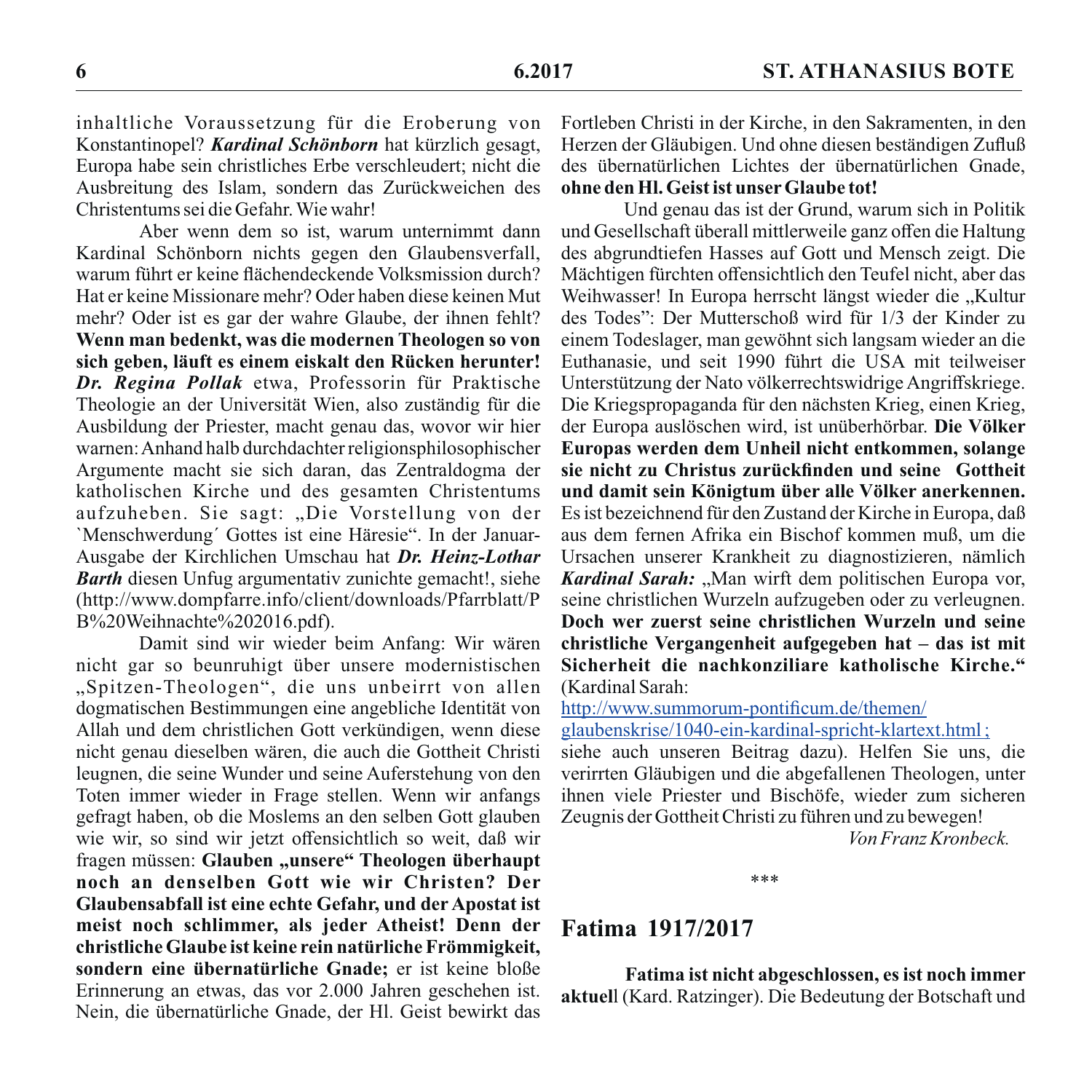Alles, was damals Maria den Kindern voraussagte, ist eingetreten: Am 13. Oktober konnten 60.000 (nach manchen bis über 100.000) Menschen das verheißene Wunder sehen, auch Spötter und Ungläubige. Das persönliche Schicksal der 3 Kinder erfolgte, wie vorausgesagt; ebenso die weltgeschichtlichen Ereignisse, das Ende des 1. Weltkriegs und des 2. Weltkriegs.

Das "dritte Geheimnis", das Maria den Kindern anvertraut hatte, sollte nach ihrem Willen 1960 vom Papst bekanntgegeben werden.

Papst Johannes XXIII. öffnete 1960 das verschlossene Kuvert - und verschloß es wieder. Warum wohl? Lesen Sie vielleicht dazu nochmals besonders den ersten Teil des Beitrages von F. Kronbeck im St. Athanasius Boten Nr. 30. Schwerwiegende Gründe weisen darauf hin. daß diese Botschaft Marias eine Warnung vor drohender Gefahr enthielt, einer Gefahr, die der Kirche von innen drohte. Warum wohl sollte die Botschaft 1960 veröffentlicht werden? Was geschah bald darauf? Ein Umbruch fand statt in der Kirche. Von Kard. Suenens, Brüssel, stammt das Wort: "Das ist Revolution, das ist 1789 in der Kirche". Man hatte dem großen, fast blinden Kardinal Ottaviani beim II. Vatikanischen Konzil das Mikrophon abgeschaltet und "das" Konzil nahm nun einen völlig anderen Verlauf.

Nach Kardinal Ratzinger stufte sich das Konzil selbst als bloßes Pastoralkonzil ein, es definierte kein einziges Dogma (Kard, Ratzinger 1988 vor chilenischen Bischöfen).

## Pastoral? Seelsorge, wie man früher gesagt hätte? In Wahrheit erfolgte unmittelbar nach diesem Konzil der Zusammenbruch des kirchlichen, des religiösen Lebens.

Die Beichte wurde zum "verlorenen Sakrament" (Prof. May), die hl. Kommunion, das Altarssakrament zum "hl. Brot", massenhaft, ehrfurchtslos und oft sakrilegisch empfangen. Was Wunder - der Kirchenbesuch schrumpfte auf einen Bruchteil (Holland - Sonntagsmesse von 85 - 90 % auf unter 5 %). Ähnlich verlief die Entwicklung bei den Priesterweihen und Ordensberufungen.

Dies alles geschah nicht allmählich, sondern noch während der nachkonziliaren Euphorie (Hochstimmung) der 60er Jahre ruckartig, plötzlich. Die Kirche hatte das Wort des hl. Paulus vergessen: Nolite conformari huic saeculo. (Röm. 12.2). Ihr sollt euch dieser Welt nicht anpassen. Von dem bedeutenden dänischen Denker Soeren Kierkegaard stammt das Wort: Wer sich heute mit dem Zeitgeist verheiratet, ist morgen Witwer. Von der ersten Erscheinung Marias am 13. Mai haben wir Ihnen in der letzten Nummer unserer Zeitschrift berichtet. Nachfolgend geben wir wieder, was P. Stehlin in seinem neuen Buch über die Zeit zwischen dem 13 Mai und dem 13 Juni schreibt

#### Zwischen dem 13. Mai und dem 13. Juni 1917

Nicht nur die Erscheinungen selbst, sondern auch die Umstände und das konkrete Leben der Kinder als "Reaktion" auf die "Aktion" unserer Lieben Frau sind auch eine Botschaft des Himmels Tatsächlich wird Gott, der die erste Ursache ist, auch in diesen sekundären Ursachen tätig und erreicht dadurch sein Ziel.

Wir können als Regel sagen: Die Antwort der Kinder auf die himmlischen Interventionen sollte auch das Muster unserer Antworten werden. Die Seligsprechung von Francisco und Jacinta sind klare Hinweise des Himmels. dass wir uns auf dem Weg zur Heiligkeit befinden, wenn wir sie nachahmen.

1. Die Welt um die Kinder ist genau die gleiche Welt, wie sie uns umgibt. "Und die Welt erkannte ihn nicht." Wieder ist das, was die Kinder von der Welt erhalten haben, ein klares Bild dessen, was wir von der Welt zu erwarten haben: Hass, Verfolgung, Isolation und Verachtung. Es hilft uns zu erwägen, was die "Welt" wirklich ist, was wir von ihr zu erwarten haben und wie wir uns ihr gegenüber verhalten sollten

2. Das Leben der Kinder ist ein tiefes Abbild dessen, wie Gott uns mit Hilfe der banalen Umstände unseres täglichen Lebens erzieht: ihre Haltung gegenüber Gott, den Autoritäten, gegenüber den Menschen und gegenüber allen Arten der Prüfung, der Krankheit und sogar dem nahen Tod gegenüber. Es ist die Erziehung zu den Gesetzen unseres Kampfes in der Streitenden Kirche, die Erziehung zur Annahme unserer durch die göttliche Vorsehung bestimmten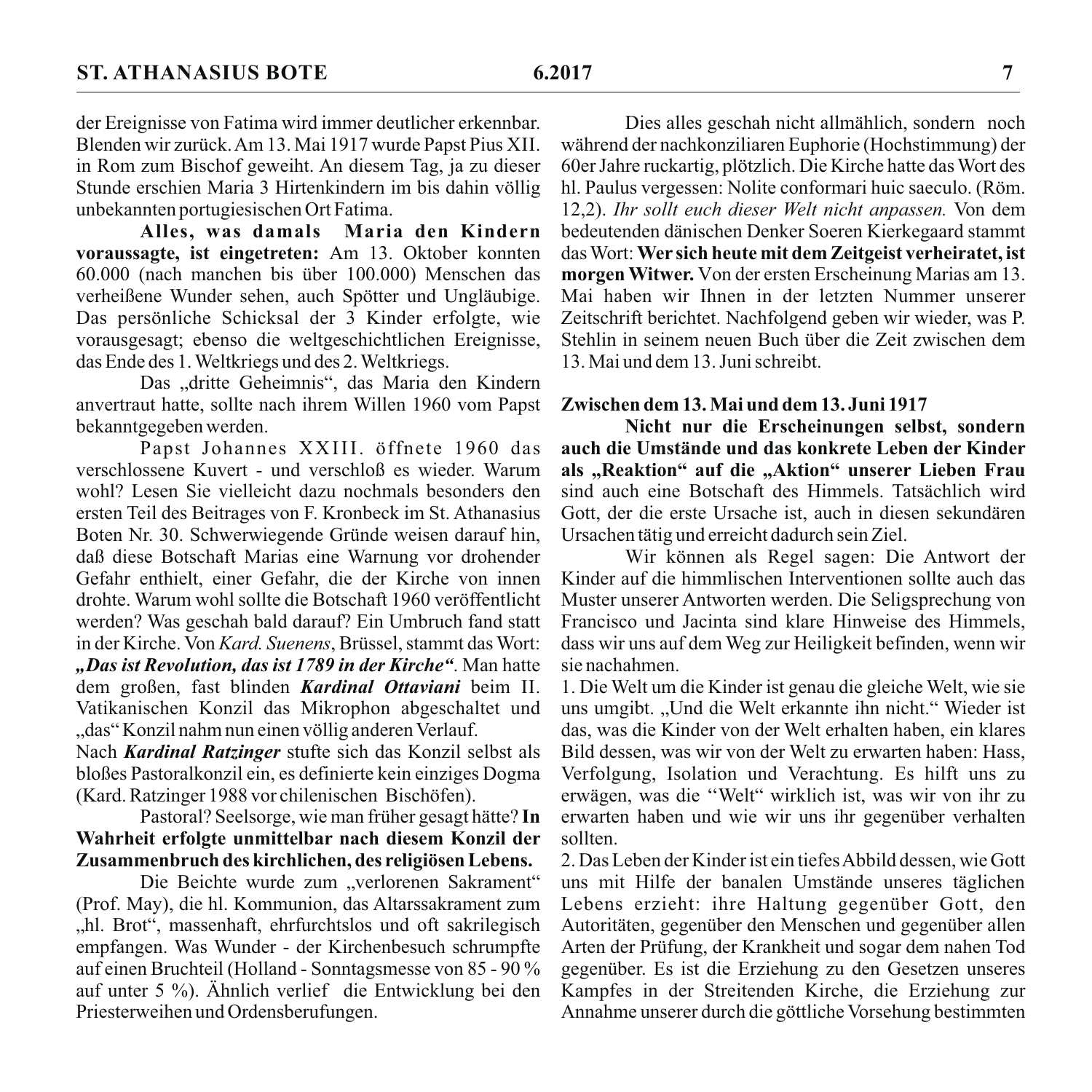Rolle, die wir in unserem kurzen irdischen Leben zur Vollendung bringen müssen.

## Die erste Reaktion der Kinder

Die Erscheinung erfüllt die Kinder mit einer unermesslichen Freude und einer heiligen Fröhlichkeit. Sie haben bisher nichts Ähnliches gekannt, denn die Erscheinungen des Engels 1916 hatten eine ganz andere Wirkung auf ihre Seelen. Schwester Lucia schreibt: "Die Erscheinung liess uns mit Frieden und ausgedehnter Freude erfüllt zurück. (...)

Francisco war überglücklich und drückte die Freude aus, die er fühlte, als er das Versprechen vernahm, er würde in den Himmel kommen. Mit auf der Brust gekreuzten Armen rief er aus: O, meine liebste Herrin! Ich werde so viele Rosenkränze beten, wie Du willst!' (...) Und was Jacinta betrifft, sie konnte ihr Glück kaum fassen: Den ganzen Nachmittag, während wir gedankenvoll und in das Wunder eingehüllt verblieben, brach Jacinta immer wieder in überschwängliche Jubelrufe aus: .O. was für eine wunderschöne Frau. Ausserdem erzählte Jacinta ihren Eltern direkt nach dem Heimkommen mit großem Enthusiasmus, was passiert war."

Thr Leben verwandelte sich in ein ununterbrochenes Gebet: Das Gebet wurde ihr Trost. Sr. Lucia schreibt über Francisco: "Francisco machte es sich von da an zur Gewohnheit, sich von uns zu entfernen, als ob er einen Spaziergang machen wolle. Wenn wir nach ihm riefen und fragten, was er denn mache, hob er die Hand und zeigte mir seinen Rosenkranz. Wenn wir ihn aufforderten, mit uns zu beten, antwortete er: 'Ich werde dann auch beten. Habt ihr vergessen, dass Unsere Liebe Frau gesagt hat, dass ich viele Rosenkränze beten muß?"

#### **Grossmut**

Auf die Frage Unserer Lieben Frau "Werdet ihr einwilligen, zu leiden?" antworteten die Kinder ohne zu zögern: "Ja, wir werden!". Dies ist ein Ausdruck der geistigen Regel: "Je fester ein Akt des Willens, desto tiefer die Liebe! Das bestimmte "Ja", das Lucia in diesem Augenblick im Namen aller drei Kinder aussprach, war nicht weniger als eine Opfergabe an Gott, ein Opfer der Liebe - der Liebe zu Gott durch Wiedergutmachung für die Sünden, um sein verwundetes Herz zu trösten. Ein Opfer auch der Liebe

zu den Seelen, um ihre Erlösung zu erlangen, koste es was es wolle. Dies ist auch für uns eine Lehre über die Wichtigkeit einer brennenden Sehnsucht als Grundlage unseres Seelenlebens. Was wirklich zählt, ist die wahre Grossherzigkeit, die der göttlichen Gnade erlaubt, uns so weit zu durchdringen, wie wir uns dieser öffnen durch den festen Akt des Willens: "Ja, ich will!" Denn im Gegensatz dazu ist unsere Willensschwäche, unser Mangel an Entschlusskraft einer der tiefsten Gründe für unsere geistlichen Mißerfolge. Wir kreisen um uns selbst, wir "hängen" buchstäblich herum, weil wir nicht genug "Ja" sagen. Oder besser, weil wir auf die Bitte Unserer Lieben Frau nicht klar und fest antworten: "Ja, ich will, liebste Mutter und Königin!"

## Leiden

Lucia, das älteste der drei Kinder, musste direkt nach der Erscheinung unglaubliche Bedrängnisse durchmachen, allen voran von ihrer eigenen Familie verursacht. Ihre Mutter war überzeugt, dass sie Lügen erzählte und versuchte sie mit Schlägen und beissendem Spott zur Vernunft zu bringen. Das friedliche Familienleben war für immer zerstört und wurde ersetzt durch das schreckliche Gefühl, nicht verstanden zu werden. Lucia wurde zum "schwarzen Schaf" der Familie, eine Schande und Demütigung für jedermann. Und das geschah mit dem feinfühligen Herzen eines zehn Jahre alten Kindes!

"Ich wurde überschüttet mit Bitterkeit. Ich konnte sehen, wie meine Mutter zutiefst verzweifelt war, und mit allen Mitteln versuchte mich zu zwingen, zuzugeben, dass ich lüge. Ich wollte ihr so gerne gehorchen, ihren Wunsch erfüllen, doch dann hätte ich lügen müssen. Von klein auf hatte sie ihren Kindern eine große Abscheu vor dem Lügen beigebracht und züchtigte jeden von uns, wenn er eine Unwahrheit sagte."

"Meine Schwestern, meine Mutter, überall um mich herum war die Atmosphäre geprägt von blankem Hohn und Verachtung. Ich dachte an vergangene Zeiten und fragte mich: "Wo ist all die Zuneigung jetzt, die meine Familie erst vor einer so kurzen Zeit noch für mich hatte? Mein einziger Trost war es, vor Gott zu weinen, als ich ihm mein Opfer darbrachte."

Diese Lehre ist besonders wichtig für uns. In der Tat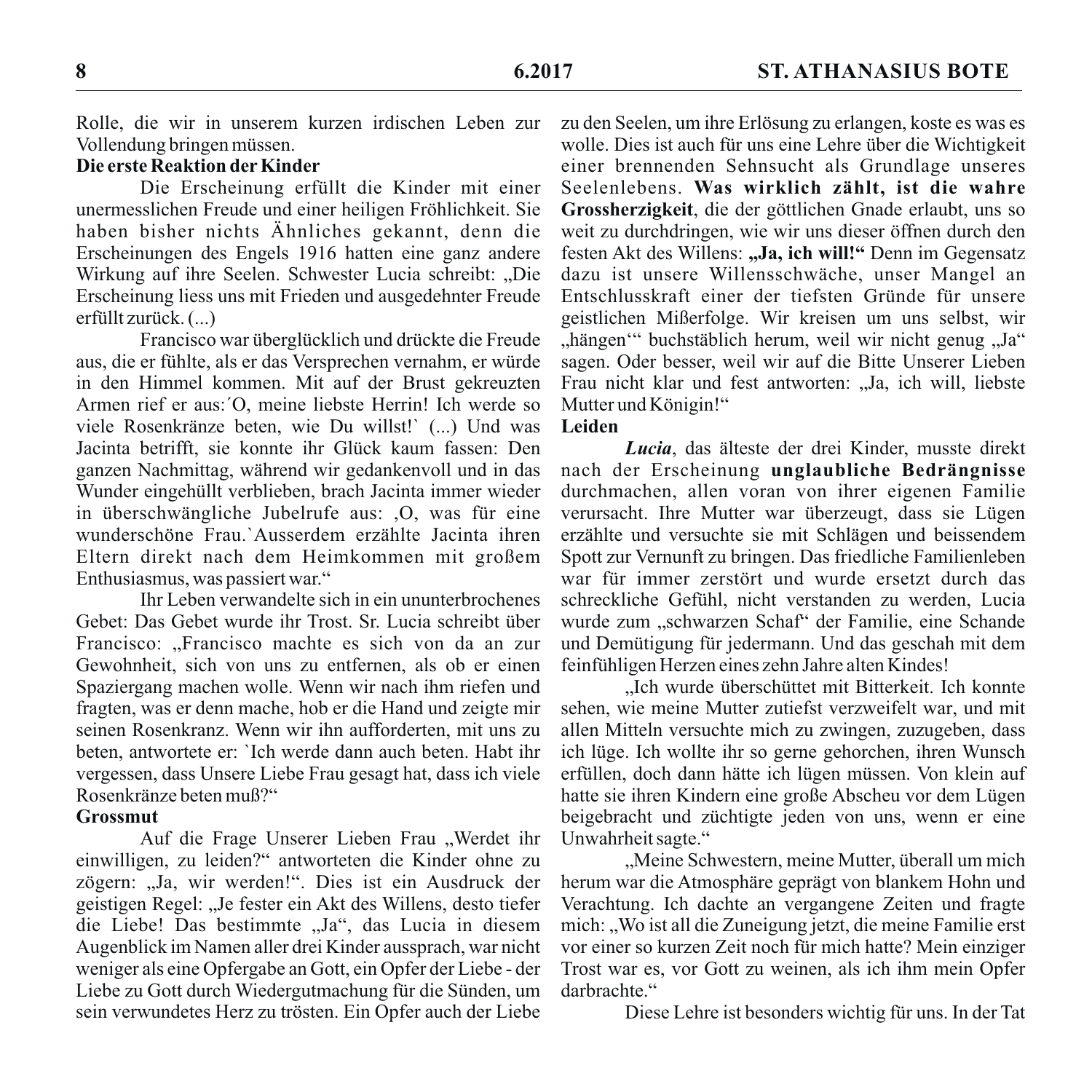hören wir oft die Klage frommer Seelen: "Seit ich mich zu Gott bekehrt und mein Leben der Muttergottes geweiht habe, hat sich alles gegen mich gestellt.

Langjährige Freunde verlassen mich, sogar meine Familie weist mich zurück, alle Arten von Prüfungen und Widerwärtigkeiten verfolgen mich etc."

Die Antwort auf diese Klagen finden wir in den Worten unseres Herrn: "Wer mir nachfolgen will, verleugne sich selbst, nehme täglich sein Kreuz auf sich und folge mir nach." "Haben sie mich verfolgt, so werden sie auch euch verfolgen. (...) Um meinetwillen wird die Welt euch hassen!" Es ist nur logisch, dass der Teufel wütend wird, wenn er seinen Einfluss verliert und aus der Seele herausgeworfen wird, wenn diese Seele ein Abbild der Immaculata und damit ein enormes Hindernis für seine Bestrebungen wird. Deshalb versucht er die Gläubigen zu entmutigen, besonders jene, die sich der Unbefleckten vollkommen geweiht haben.

Aber das ist nicht die einzige Erklärung, warum diese Bedrängnisse uns treffen: Die tiefste Begründung dafür ist, dass Christus zusammen mit Maria das Leiden umarmt und das Kreuz zum Sinnbild seines Triumphes machte. Leiden reinigt uns von zu grosser Anhänglichkeit an die Nichtigkeiten dieser Welt. Darüber hinaus ist das Leiden für unsere Liebsten das Grösste, was wir in dieser Welt tun können "Es gibt keine grössere Liebe, als wenn jemand sein Leben hingibt für seine Freunde", sagt der Herr. Das Gesetz des Kreuzes lässt uns auch verstehen, dass wir Behaglichkeit und Trost nicht bei den Geschöpfen suchen sollen: Das Lob der Welt und das bequeme Leben, das die Menschen so schätzen, sind gefährliche Illusionen.

# Die Welt um uns

Unsere Liebe Frau hat mit Sicherheit vorausgesehen, wie sich Lucias Familie und die religiöse Autorität, der Gemeindepfarrer, verhalten würden. Wir sollten also nicht allzu überrascht sein, dass Glaube und Treue zu Gott und Unserer Lieben Frau oft negative Reaktionen hervorrufen, sogar unter den "Guten". Alle Heiligen hatten in erster Linie durch ihre engste Umgebung zu leiden: Vorgesetzte, Ordensbrüder oder Schwestern. Familie etc. Das ist der Plan der göttlichen Vorsehung: Wenn wir das ewige Leben erlangen wollen, müssen wir durch

Feuer und Drangsal gehen. Deshalb sollen wir jenen nicht zürnen, die Gott ausgesucht hat, Instrumente zur Reinigung unserer Seelen von Stolz, und Schulmeister der Demut sowie aller anderen Tugenden zu werden. Es wäre allzu leicht, das "Gesetz des Leidens" anzunehmen, wenn alle Drangsale nur von unseren Feinden und Menschen, die uns nicht besonders nah stehen, kämen. Doch wenn die Demütigungen und alle negativen Zeichen von unseren engsten Freunden, den geliebtesten Menschen kommen, dann erst fühlt sich ein Kreuz auch wirklich wie ein Kreuz an. Wenn wir dieses Kreuz aus Liebe tragen, erweisen wir unseren Liebsten den bestmöglichen Dienst, auch wenn sie uns in diesem Augenblick nicht verstehen können. Während der ersten fünf Jahre nach der Gründung der MI erfuhr der heilige Maximilian von seinen Franziskaner-Mitbrüdern fast nur Verachtung und wurde ständig lächerlich gemacht. Seine Geduld. Demut und Opfergeist jedoch gewannen einen nach dem anderen für die Sache der Immaculata

Neben diesen Prüfungen liess es die Vorsehung doch zu, dass einige Personen den Kindern Glauben schenkten: so die Eltern von Francisco und Jacinta und einige andere gute Katholiken der umliegenden Dörfer. Deshalb begleiteten am 13. Juni über 50 Menschen die Kinder, um die zweite Erscheinung mitzuerleben und zu bezeugen.

#### 13. Juni 1917. Die zweite Erscheinung: Das unbefleckte Herz.

Mit diesen Worten beschreibt Lucia ihre Erinnerungen an die zweite Erscheinung:

"Gerade als Jacinta, Francisco und ich mit einer Anzahl anderer Anwesenden den Rosenkranz fertig gebetet hatten, sahen wir wieder den Blitz, er reflektierte das Licht, das sich uns näherte. Im nächsten Augenblick erschien Unsere Liebe Frau auf der Steineiche, genau wie im Mai.

Was wünscht Eure Gnaden von mir?, fragte ich. Jch möchte, dass ihr am 13. des nächsten Monats wieder hierher kommt, dass ihr den Rosenkranz jeden Tag betet und, dass ihr lesen lernt. Später werde ich euch sagen, was ich möchte."

#### Ich bat um die Heilung eines Kranken.

"Sobald er sich bekehrt, wird er innerhalb eines Jahres geheilt sein."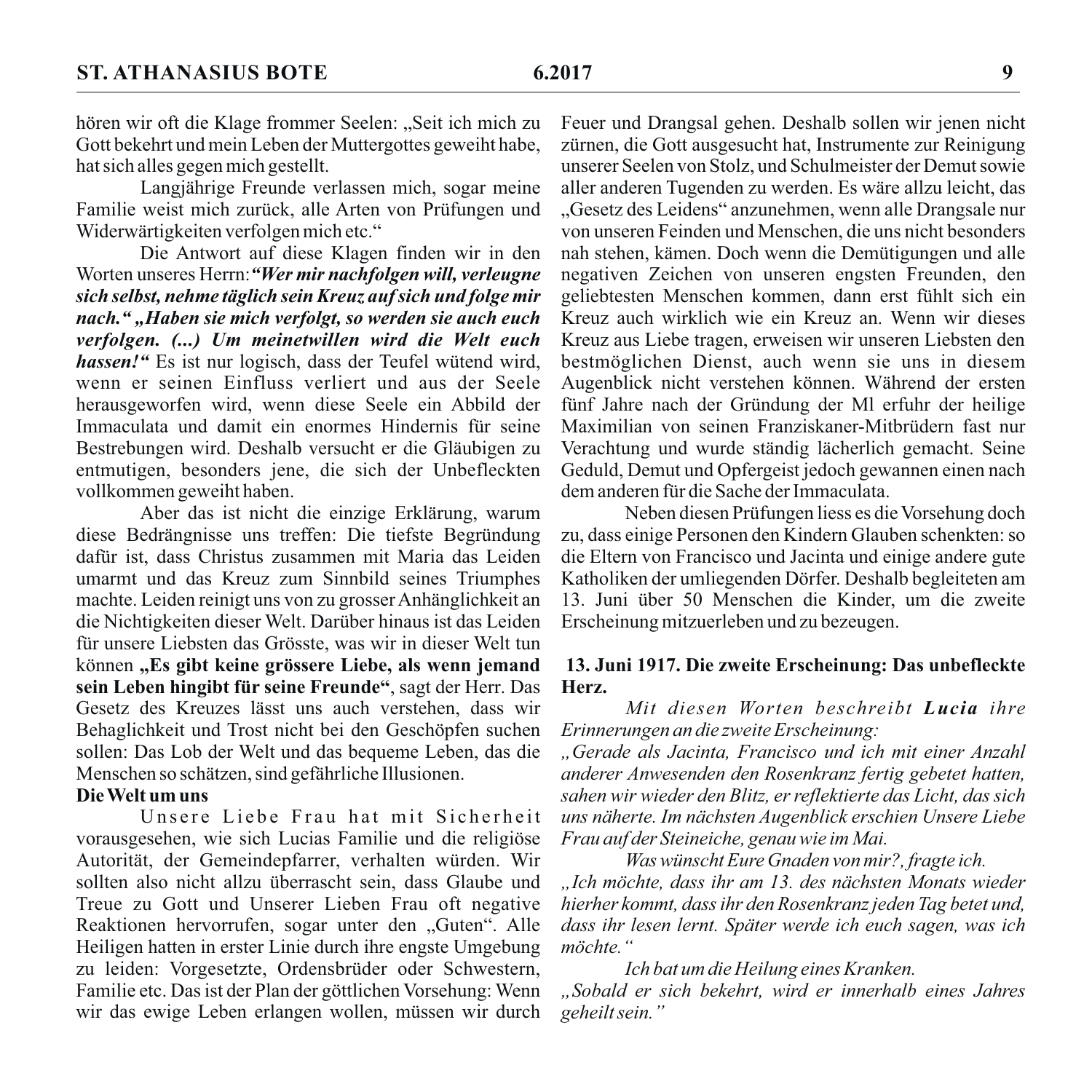"Ich möchte Sie bitten, uns in den Himmel mitzunehmen"

"Ja, ich werde Jacinta und Francisco bald holen. Aber du musst noch eine Weile hier bleiben. Jesus möchte sich deiner bedienen, damit die Menschen mich kennen und lieben. Er möchte in der Welt die Verehrung meines unbefleckten Herzens verbreiten. Jedem, der diese Verehrung bereitwillig annimmt, verspreche ich das ewige Heil, Diese Seelen werden Gott lieb sein wie Blumen, die ich selbst zum Schmuck seines Throns hinstelle."

"Muss ich hier allein zurückbleiben?" fragte ich traurig.

"Nein, meine Tochter. Hast du viel zu leiden? Verliere nicht den Mut. Ich werde dich nicht verlassen. Mein unbeflecktes Herz wird deine Zuflucht sein und der Weg, der dich zu Gott führt."

Während Unsere Liebe Frau diese letzten Worte sprach, öffnete sie ihre Hände und zum zweiten Mal vermittelte sie uns die Strahlen dieses unendlichen Lichts. Wir sahen uns selbst in dem Licht, sozusagen versunken in Gott, Jacinta und Francisco schienen in dem Teil des Lichts zu sein, das sich zum Himmel erhob und ich in jenem, das auf die Erde ausgegossen wurde.

Vor der rechten Handfläche Unserer Lieben Frau erschien ein Herz, das von Dornen umringt war, die es durchstachen. Wir begriffen, dass es das unbefleckte Herz Mariens war, beleidigt von den Sünden der Menschheit und nach Wiedergutmachung verlangend."

#### Liebe Leser!

P. Stehlin schreibt in seinem Buch: Fatima ist die Offenbarung des unbefleckten Herzens an die Welt! Alle späteren Erscheinungen, das Leben der Fatimakinder und die Ereignisse rund um Fatima sind nur Vervollständigungen, Ergänzungen und Anwendungen des Geheimnisses, das an diesem Tag offenbart wurde. Obwohl von größter Bedeutung, würde die Wiedergabe der Ausführungen von P. Stehlin unseren Rahmen überschreiten.

Lesen Sie bitte selbst in seinem Buch "Fatima, Leitstern für die letzten Zeiten (interessante Hintergründe, Bilder, 175 Seiten, 13.00 Euro)!

# Kardinal Sarahs aufrüttelnde Rede gegen die Selbstzerstörung der Kirche und des christlichen Europa

Der Präfekt der römischen Kongregation für den Gottesdienst und die Sakramentenordnung, Kardinal Sarah, hat anläßlich des zehnten Jahrestags der Veröffentlichung des Motu proprio Summorum Pontificum bei der Internationalen Liturgischen Tagung in Herzogenrath ein äußerst bemerkenswertes Referat verlesen lassen (er war an einer persönlichen Teilnahme kurzfristig verhindert). Kardinal Sarah kritisiert darin in aller Schärfe die nachkonziliare Liturgiereform und ihre Umsetzung. Er spricht ganz offen vom "Desaster, der Verwüstung und dem Schisma", welches "die modernen Förderer einer lebendigen Liturgie verursacht haben, indem sie die Liturgie der Kirche nach ihren Vorstellungen umgestalteten". Damit hat Kardinal Sarah eine Epoche – die des Verschließens der Augen vor der konziliaren und nachkonziliaren Zerstörung der Kirche – beendet. Kardinal Sarah diagnostiziert eine schwere Glaubenskrise "...nicht nur bei den Gläubigen, sondern auch und vor allem bei zahlreichen Priestern und Bischöfen". (...) .Oft neigt man dazu, die heilige Messe frevelhafterweise auf ein einfaches Gastmahl zu reduzieren. auf die Feier eines profanen Festes und auf eine Selbstzelebration der Gemeinschaft... (...) Doch die heilige Messe ist kein amüsanter Zeitvertreib. Sie ist das lebendige Opfer Christi, der am Kreuz gestorben ist, um uns von der Sünde und vom Tod zu befreien und um die Liebe und die Herrlichkeit Gottes, des Vaters, zu offenbaren." Kardinal Sarah hat als Ursache für die "schwerwiegende und tiefgreifende Krise, die seit dem Konzil die Liturgie und die Kirche selbst erschüttert, die selben Dinge festgemacht, wie ehedem schon Papst Benedikt XVI., nämlich, daß nicht mehr Gott und die Anbetung Gottes im Zentrum der Kirche stehe, sondern der Mensch: "Viele Menschen weigern sich, dem Werk der Selbstzerstörung der Kirche durch sie selbst, durch den geplanten Abriß ihrer dogmatischen, liturgischen, moralischen und pastoralen Fundamente ins Angesicht zu schauen. Obwohl sich die Stimmen der hochrangigen Kleriker häufen, die hartnäckig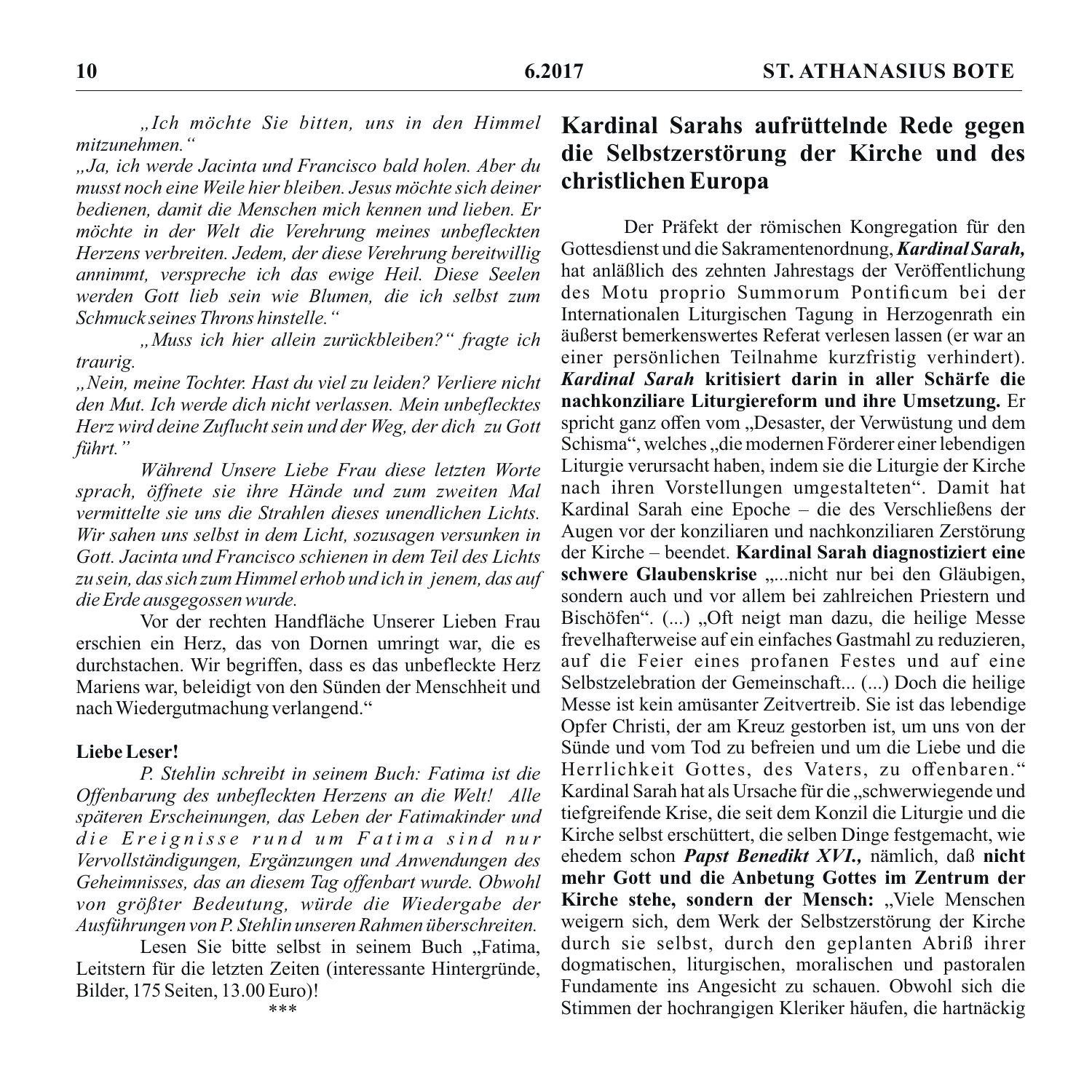offensichtliche dogmatische, moralische und liturgische, doch schon hundertmal verurteilte Irrtümer behaupten, und damit an der Zerstörung des wenigen Glaubens, der noch im Volk Gottes verblieben ist, mitwirken..." So gibt der Kardinal keinem anderen, als den modernistischen Bischöfen und Theologen, die Schuld daran, daß sich die Kirche nach dem Zweiten Vatikanum von ihren christlichen Wurzeln abgeschnitten hat: "Man wirft dem politischen Europa vor, seine christlichen Wurzeln aufzugeben oder zu verleugnen. Doch wer zuerst seine christlichen Wurzeln und seine christliche Vergangenheit aufgegeben hat-das ist mit Sicherheit die nachkonziliare katholische Kirche." Das sind Worte, wie sie in dieser Eindringlichkeit und Schärfe innerhalb der katholischen Kirche bisher einzig und alleine von Erzbischof Marcel Lefebvre zu hören waren  $-$  eine Diagnose, die in aller letzter Minute noch die Kirche und das Christentum in Europa retten könnte, wenn man bereit ist, daraus die entsprechende Kur zusammenzustellen: Wir müssen Jesus Christus wieder in seiner Gottheit anerkennen. Den ganzen Text des Referates von Kardinal Sarah können Sie hier nachlesen: http://www.dietagespost.de/dossier/art4507.177426.

#### Die Auferstehung Christi und die moderne Naturwissenschaft-Teil2 Von I.M. Thürkauf

 $***$ 

Im ersten Teil dieses Artikels wurde dargestellt, daß die heutigen Theologen oft nicht mehr an die Tatsächlichkeit der Auferstehung Christi glauben. Der Glaube an die Naturwissenschaften hat sie zu Ungläubigen gemacht. Doch "Wunder sind Tatsachen"!

Um einen naturwissenschaftlichen Beweis dieser Heilung von Bruder Leo erbringen zu können, hätte der ganze Vorgang wiederholt werden müssen, und zwar als systematisch reproduzierbares Experiment (siehe Teil 1). Bruder Leo, ein zweites Mal todkrank auf seinem Pritschenwagen, wäre nach dem Segen des Erzbischofs mit dem Allerheiligsten in der Monstranz gesund vor ihm gelegen. Um als wissenschaftlicher Beweis zu gelten, müßte dieser Vorgang beliebig mal wiederholt werden. Und

dennoch bliebe den Wissenschaftsgläubigen die Frage nach dem Wie der Heilung ungeklärt, denn daß es nicht der Herr im Heiligsten Sakrament gewesen sein kann, steht für sie fest. So bleibt auch hier nur – wie so oft – als letzte Erklärung nicht der Einbruch einer andern Welt in unsere Vergänglichkeit, sondern der "Gott" Zufall.

Trotz offensichtlicher wunderbarer Ereignisse finden nicht einmal die Veröffentlichungen über Wunderberichte, die im Laufe der Kirchengeschichte bekannt wurden. Gnade bei den sich auf die historischkritische Methode berufenden Theologen. "Man ist offensichtlich nicht einmal in der Lage, Wunder, die heute geschehen, zur Kenntnis zu nehmen, selbst wenn sie glaubhaft bezeugt und medizinisch nachgewiesen sind" (Eta Linnemann: "Wissenschaft oder Meinung?" – Anfragen und Alternativen, Stuttgart 1986, S.108.), klagt die evangelische Theologin Eta Linnemann.

Die Aussagen Bultmanns und seiner Epigonen sind nicht neu. Seitdem die neuzeitliche Naturwissenschaft ihren Siegeszug angetreten hat, finden natürliche Erklärungsgründe Zugang in die Theologie. Pfarrer Richard Kocher geht in seiner Dissertationsschrift "Herausgeforderter Vorsehungsglaube" diesen Fragen nach. Er zitiert aus Darwins Autobiographie, wo dieser berichtet. wie er dazu kam, nicht mehr an das Christentum als eine göttliche Offenbarung zu glauben; dabei äußerte er sich auch zu den Wundern, die ihm umso unglaubhafter wurden, "je mehr wir von den feststehenden Naturgesetzen kennenlernen."

Viele Ereignisse, die in früheren Zeiten als Wunder betrachtet wurden, würden sich heute ganz natürlich erklären lassen. Eines Tages, so *Darwin*, werde es möglich sein, alle Wunder auf naturwissenschaftlicher Basis zu erklären; alles wäre somit nur eine Frage der Zeit." Pfarrer Kocher kommentiert: "Was der Mensch früher von der Huld einer Gottheit erwartete oder von einem Wunder, ist im heutigen wissenschaftlich-technischen Zeitalter ,machbar' geworden." Als weiteres Beispiel nennt er den Physiker Carl Friedrich von Weizsäcker. Für ihn sind die technischen Errungenschaften ebenfalls Maßstab in der Beurteilung der Evangelien. Im ersten Band seines Werkes "Tragweite der Wissenschaft" meint von Weizsäcker: "Die äußerlich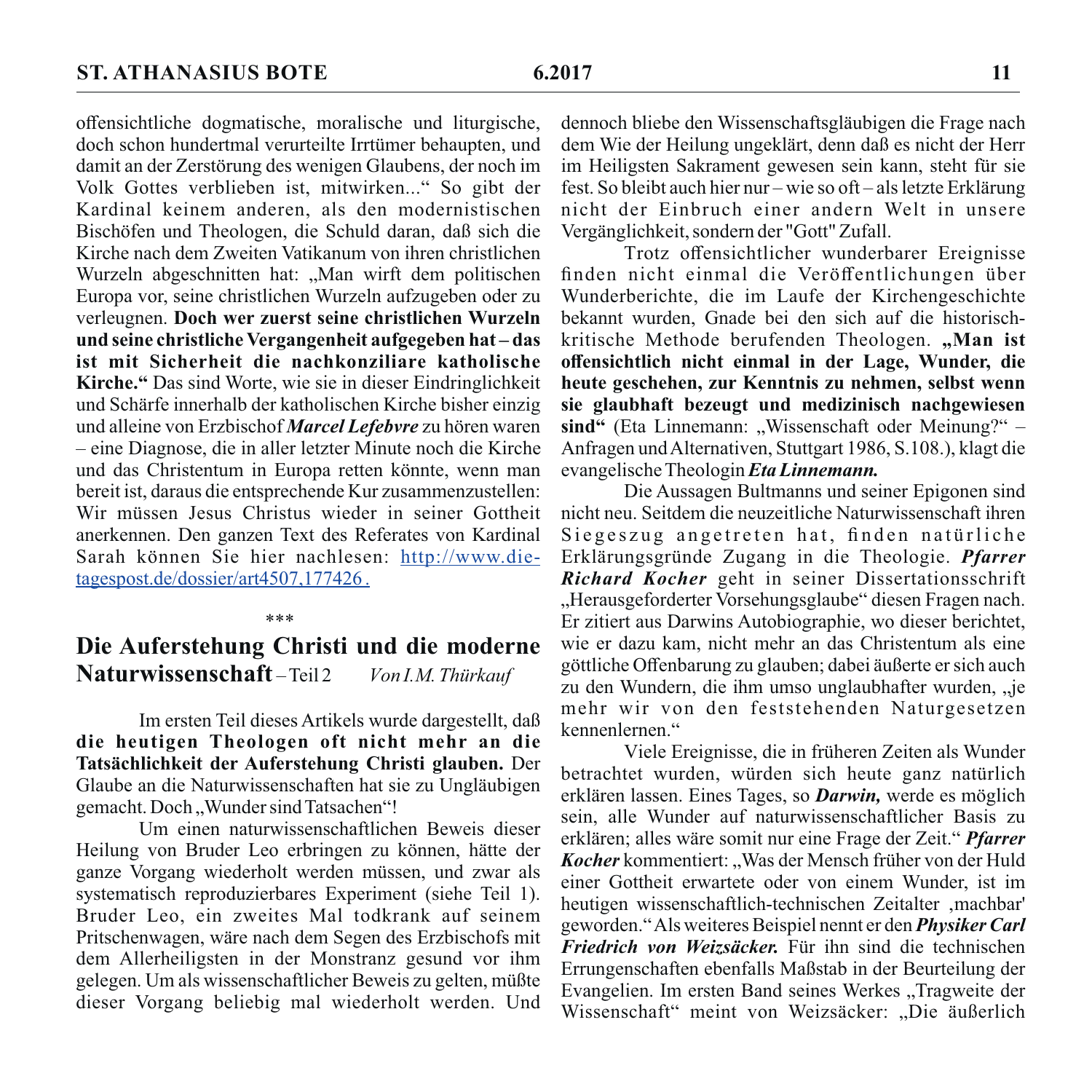sichtbarsten Wunder, von denen religiöser Glaube berichtet hat, waren die Speisung der Hungrigen, die Heilung der Kranken und die Zerstörung menschlichen Lebens durch unbegreifliche Macht; die technisierte Landwirtschaft und das Transportwesen, die moderne Medizin und Kriegstechnik tun genau solche Wunder" (Vgl. Richard Kocher S. 175, auch Anmerkung 74). Das ist reine Wissenschaftsgläubigkeit oder wie mein Mann an einer Stelle sagte: Wissenschaftsaberglauben (Aus: "Soldat in Zivil" - Militärdienst, Militärdienstverweigerung, Zivildienst, Militärjustiz, Hrsg. Marc Häring und Max Gmür, 21 Beiträge verschiedener Autoren, Zürich 1970. Max Thürkauf: "Naturwissenschaftler, Maschinen und Soldaten", S. 175).

Vom gesunden Menschenverstand aus gesehen ist es natürlich unhaltbar anzunehmen, daß Wunder irgend etwas mit elektrischem Licht oder mit Naturwissenschaft zu tun haben könnten. Die Naturwissenschaft kann (siehe oben) mit ihren Methoden Wunder weder beweisen noch widerlegen, da ihr Erfahrungsbegriff ein anderer ist als iener der Theologie, die offen ist für die Wundertaten Gottes. Die Theologie rechnet sogar mit dieser Möglichkeit – oft gegen alle Hoffnung. Worauf also beruhen dann die Wunder? Die Antwort ist so schlicht, daß sie den wissenschaftsgläubigen Theologen kaum zugemutet werden kann: denn die Wunder beruhen darauf, daß Gott die Welt aus dem Nichts erschaffen hat, und daher muß er die Welt – wie Walter Hoeres dies mit der ihm eigenen Anschaulichkeit in einem Vortrag geschildert hat – so lange über dem Nichts halten, wie sie existiert. Er muß also im Innersten mit den Geschöpfen mitwirken. Darauf beruht nun die Möglichkeit, daß er jederzeit, wenn er es für angemessen hält, irdische Erscheinungen aufhalten kann. Damit ein Wunder geschehen kann, muß Gott mitwirken. Auch hier gilt: "Ohne mich könnt ihr nichts tun" (Jo 15,5). Auf der Logik des Schöpfungsgedankens also beruht die Möglichkeit der Wunder. "Diese Weisheit ist in der modernen Theologie verloren gegangen, der 2000jährigen Tradition der Kirche ist dies aber bekannt" (Walter Hoeres: Vortrag zum Thema: "Ist die Existenz Gottes wissenschaftlich beweisbar?" vom  $15.10.2000.$ 

## Die begrifflichen Zweideutigkeiten in der Theologie

Dieser Kirche ist auch bekannt, daß begriffliche Zweideutigkeiten notgedrungen zu Verunsicherung im Glauben führen. Nun aber wird in der neuen Theologie mit Vorliebe nicht von der Auferstehung Christi, sondern von der Auferweckung gesprochen. Das ist in sich nicht falsch. Von Auferweckung kann man sprechen, wenn dieser Begriff in Zusammenhang mit Gott-Vater genannt wird: "Gott hat ihn von den Toten auferweckt ...", wie der heilige Paulus in seinem Römerbrief schreibt (10,9). Jesus ist wahrer Mensch und wahrer Gott. Als wahrer Mensch wurde er von Gott-Vater von den Toten auferweckt. Als wahrer Gott hingegen ist Jesus als Sieger über den Tod von den Totenund zwar "aus eigener Kraft" – auferstanden. In diesem Sinne hat er auch seine Jünger über das, was an ihm geschehen wird, unterrichtet, daß er, nachdem er getötet worden sei, am dritten Tag wieder auferstehen werde (Mk 9.30). Und dies secundum carnem, nach dem Fleische, also in seiner Leibhaftigkeit. Trotzdem werden Stellen, die in der Vulgata eindeutig von Auferstehung sprechen (Si autem Christus non resurrexit .... - Wenn aber Christus nicht auferstanden ist", 1 Kor 15,14) mit Auferweckung übersetzt ("Ist aber Christus nicht auferweckt worden ..."). Der folgende Vers 15 zeigt klar, daß die Vulgata ein eigenes Wort für Erweckung gebraucht. ...... quoniam testimonium diximus adversum Deum quod suscitaverit Christus – weil wir wider Gott bezeugt haben, daß er (nämlich Gott-Vater) Christus auferweckt habe ....".

Auch die bekannte und wohl älteste Osterakklamation "surrexit Dominus vere – Der Herr ist wahrhaft auferstanden" (Lk 24,34) erfährt eine irreführende Übersetzung, wenn wir lesen: "Wahrhaft ist auferweckt der Herr" (Walter Kasper, S. 147). Warum diese Vermischung der Begriffe ? Soll vielleicht damit impliziert werden, daß Jesus doch nicht wahrer Gott ist, die zweite Person der Allerheiligsten Dreifaltigkeit, sondern nur "der Mann von Nazareth", der Revolutionär, der Prophet, dem man demnach auch keine Anbetung schuldet ? Das faktische Erliegen der eucharistischen Anbetung könnte diesen Schluß zulassen. Tatsache ist jedenfalls, daß diese Vermischung der Begriffe zu einer Verunsicherung im Glauben geführt hat und immer noch führt, wenn nicht gar zum Glaubensverlust. Was den Begriff des Glaubens anbelangt, so hat er auch bei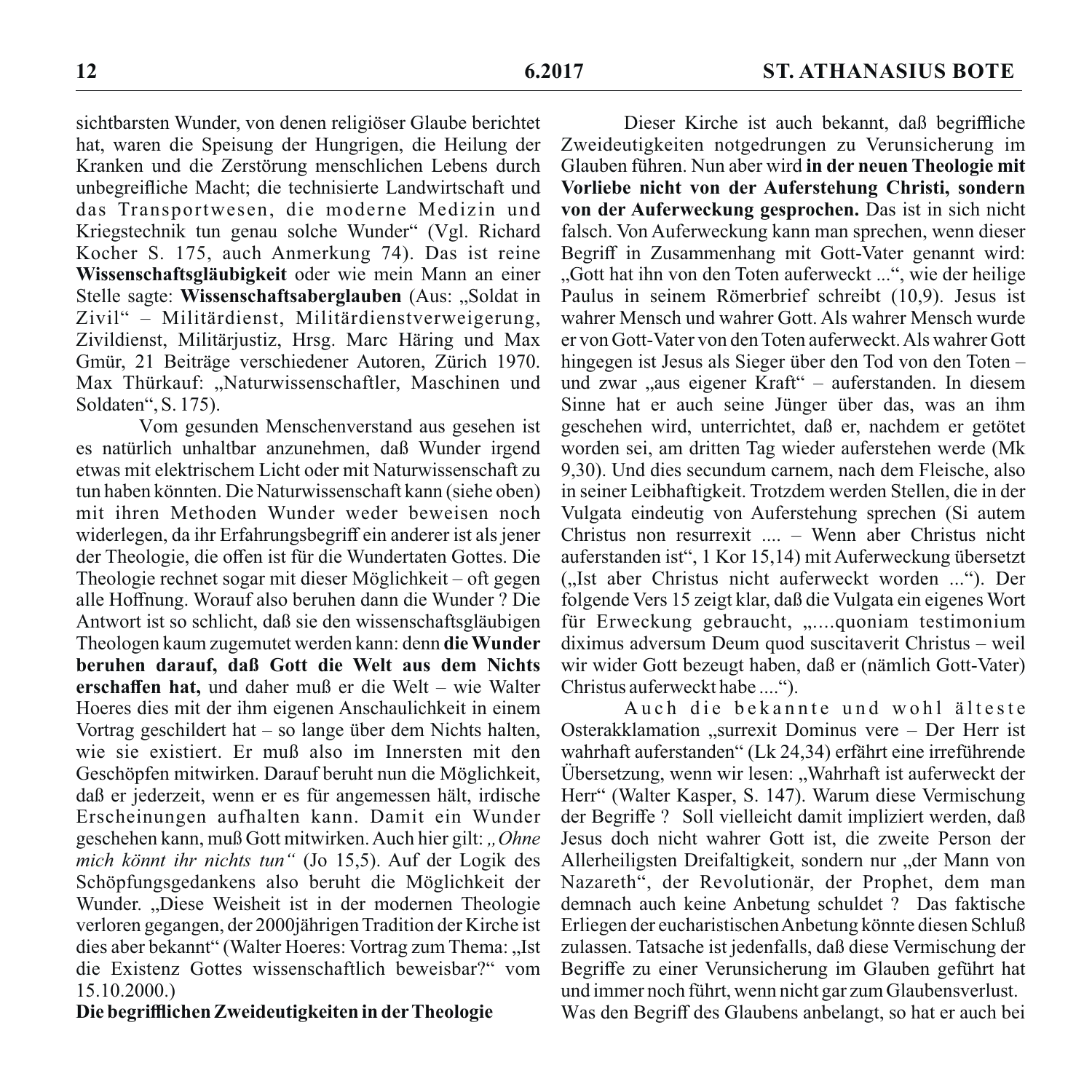Walter Kasper eine Neuinterpretation erfahren. Für ihn bedeutet der Glaube "nicht ein Fürwahrhalten von wunderbaren Tatsachen und von autoritativ vorgelegten Glaubenssätzen; er steht und fällt vielmehr damit, daß einer bereit ist, sich auf Gott als dem Grund und Ziel seiner Existenz einzulassen" (Walter Kasper: "Einführung in den Glauben", Mainz, 3. Aufl. 1973, S. 65). In seinem Buch "Einführung in den Glauben" spricht er davon, daß Dogmen "durchaus einseitig, oberflächlich, rechthaberisch, dumm und voreilig sein" (dito S. 148) können. Es gehe bei den Dogmen "nicht um unfehlbare Sätze, sondern um eine unfehlbare ,Sache' (dito S. 149). Die Botschaft Jesu ist keine "Sache", sie ist ein unfaßbares Heilsgeschehen-ein Mysterium. Und die Dogmen führen uns in dieses Mysterium ein. Sie sind von bleibender Gültigkeit, weil der entscheidende Inhalt nicht von zeitgeistigen Theologen erfunden, sondern vom Heiligen Geist verbürgte Wahrheit ist, unabhängig von jeder historischen Situation. Aber weil der Glaube, die Dogmen, naturwissenschaftlich nie bewiesen werden können, sind sie für die modernistischen Theologen auch nicht verbindlich. Werfen wir einen kurzen Blick auf das Zeugnis des *heiligen Paulus*. Bei ihm lesen wir im Hebräerbrief, daß der Glaube nicht eine vage Meinung ist aufgrund einer persönlichen Erfahrung, sondern "eine Zuversicht dessen, was man hofft, eine feste Überzeugung von dem, was man nicht sieht" (Hebr.11, 1). Er ist die Unterordnung von Verstand und Wille, und zwar wegen der Autorität des offenbarenden Gottes selbst, der weder sich täuschen noch täuschen kann. Daher kann man nicht von einer Evolution des Glaubens sprechen.

Jesus selbst hat uns über diesen Punkt genau unterrichtet. Bei Johannes lesen wir (16.13): "Wenn jener aber kommt, der Geist der Wahrheit, wird er euch in die ganze Wahrheit einführen." Der Kirchenvater Irenäus von Lyon (130-200), Schüler von Polykarp, und vom hl. Johannes zum Bischof von Smyrna bestellt, bestätigt dies. wenn er schreibt: "Denn nachdem unser Herr von den Toten auferstanden war und sie (die Apostel) durch das Kommen des Heiligen Geistes mit Kraft von oben ausgerüstet wurden. da wurden sie mit Gewißheit über alles erfüllt und erhielten vollkommene Erkenntnis. "Es ist Doktrin der Kirche, daß der Heilige Geist die Apostel in die ganze Heilswahrheit eingewiesen hat. Ein dynamisch-evolutionistisches Verständnis der Hinführung zur Wahrheit, das sich über Jahrtausende hingezogen hätte und bis heute noch weitergeführt würde, ist undenkbar, auch wenn diese These von wissenschaftsgläubigen Theologen noch so vehement vertreten wird. Eine klare Stellungnahme darüber erhalten wir vom I. Vatikanischen Konzil, das erklärt: "Wer sagt, es könne geschehen, daß den von der Kirche vorgelegten Lehrsätzen einmal entsprechend dem Fortschritt der Wissenschaft ein anderer Sinn zuzuschreiben sei als der, den die Kirche gemeint hat und meint: der sei mit dem Anathema belegt." Das bedeutet, daß die Kontinuität in der Entwicklung der Glaubenssätze gewahrt werden muß, damit zwischen früheren und späteren Lehren kein Bruch entsteht. Vor einigen Jahren zum Kurienkardinal ernannt, schreibt Walter Kasper hingegen in seinem schon erwähnten Buch "Einführung in den Glauben": "Dogmen unterliegen der Geschichtlichkeit alles menschlichen Sprechens und sind konkret wahr nur in Bezug auf den ihnen entsprechenden Kontext. Sie müssen deshalb immer wieder neu ausgelegt und in neue Situationen hinein übersetzt werden" (Walter Kasper, S. 149). Es ist nicht bekannt, daß diese Früchte der Wissenschaftsgläubigkeit zurückgenommen worden wären. **Zeugnisse** 

Hören wir dagegen einen anderen Kardinal, der seinen Äußerungen zufolge eine tiefe Ahnung von den Zusammenhängen von Wissenschaft und Glaube gehabt haben muß. Es ist dies der Münchner Kardinal Faulhaber. In einem Gespräch mit *Albert Einstein* sagte dieser zu ihm: "Eminenz, ich achte die Religion, aber glauben tu' ich an die Mathematik. Bei Ihnen wird es wohl genau umgekehrt sein, wie ?" Nein, soll Kardinal Faulhaber geantwortet haben. Religion einerseits und Mathematik andererseits sind mir nur verschiedene Ausdrucksformen derselben göttlichen Exaktheit. Einstein soll über diese Aussage sehr verblüfft gewesen sein und gefragt haben: Gesetzt den Fall, die mathematische Forschung würde eines Tages ans Licht bringen, daß gewisse Erkenntnisse der Wissenschaft nicht mit dem Glauben der Religion in Einklang zu bringen sind. Was dann? Die Antwort des Kardinals: "Ich schätze die Mathematik so hoch ein, daß ich dies nicht als endgültig hinnehmen könnte. Und ich würde dann auf solche Leute wie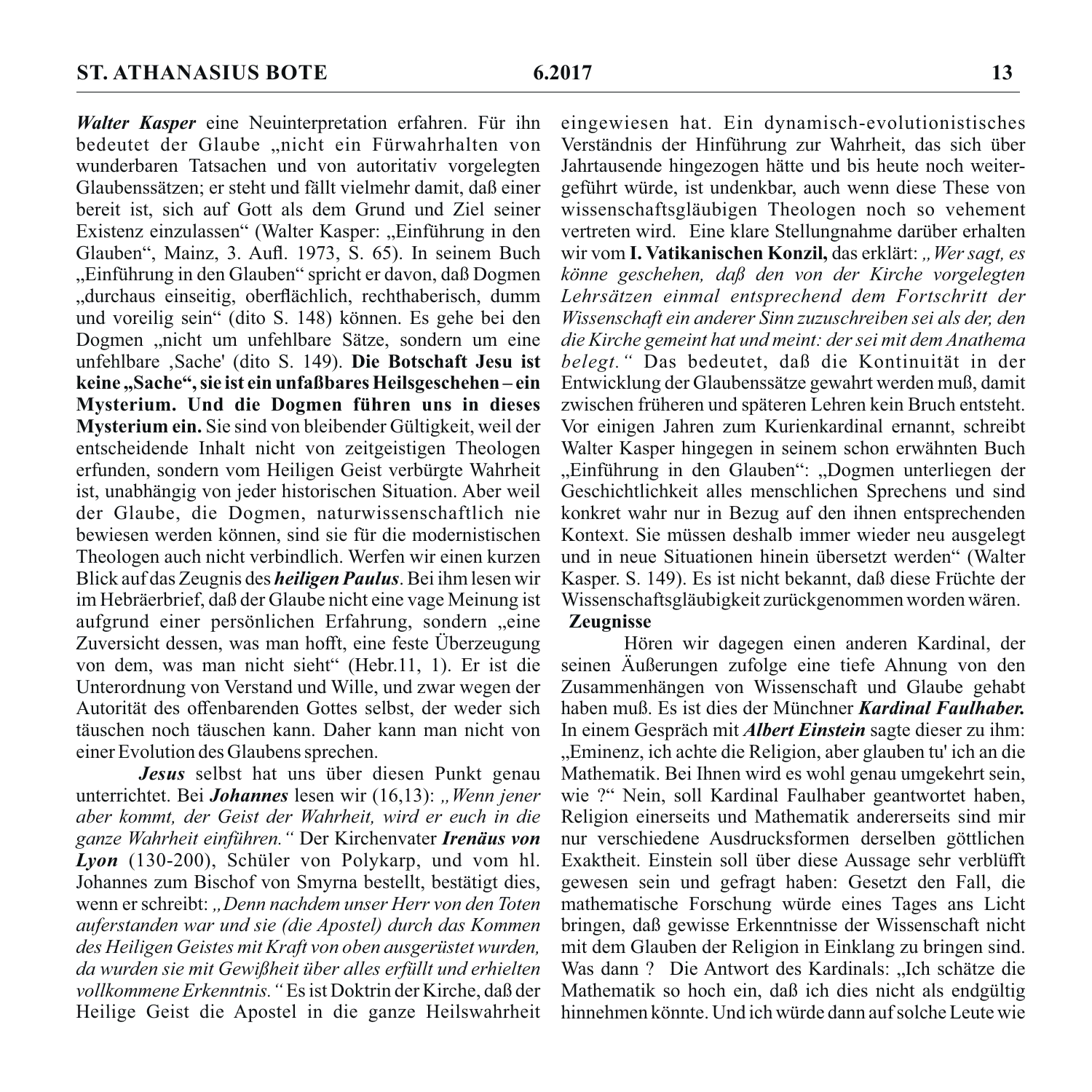Sie hoffen, die nicht ruhen werden, ehe sie den Rechenfehler gefunden haben" (Vision 2000, 3/2003, S. 12). Eine höchst zutreffende und auch weise Antwort. Sie zeigt die richtige Haltung der Kirche zum Spannungsfeld Wissenschaft/Glaube und beweist, daß der Glaube keinen Grund hat, sich vor der Wissenschaft zu fürchten. Aufschlußreich sind in diesem Zusammenhang die Äußerungen eines vom Buddhismus zur katholischen Religion konvertierten englischen Professors für indische und tibetische Philosophie an der Universität Bristol. Auf die Frage, warum er ausgerechnet zum christlichen Gottesglauben gefunden habe – es hätte ja genauso gut der jüdische, islamische oder sonst eine Form des Monotheismus sein können – bekannte er, daß wie für den hl. Paulus so auch für ihn die Auferstehung Jesu das Fundament des christlichen Glaubens ist und die Leugner der Auferstehung bisher keine überzeugende Erklärung der neutestamentlichen Darstellungen vorgebracht hätten, im Gegenteil: die besseren Argumente sprechen nach wie vor dafür, die Auferstehung Jesu als historisch zu betrachten, und zwar im buchstäblichen Sinn. Dieser ehemalige Buddhist war sogar der Meinung, daß man Jesus nach der Auferstehung hätte photographieren können.

Daher führen all jene theologischen Positionen in die Irre, die meinen, "entmythologisieren" zu müssen und in den Berichten vom leeren Grab nur eine bildliche Redeweise dafür sehen wollen, daß die "Sache Jesu" weitergehen soll. Den Leugnern hält der ehemalige Buddhist einen Ausspruch des schon erwähnten hl. Polykarp von Smyrna entgegen, demzufolge der Leugner der Auferstehung als der "Erstgeborene des Satans" zu gelten habe (Una Voce. Mai/Juni 2003, S. 180, f). Das ist sicher eine harte Sprache. Aber fragen wir uns doch einmal, welche Haltung Jesus selbst dem Unglauben gegenüber eingenommen hat. Wie hat er sich darüber geäußert, als er sah, daß die Jünger nur mit Mühe an seine Auferstehung glauben konnten? Beim hl. Markus (16, 14) im Evangelium zu Christi Himmelfahrt können wir es nachlesen: "In jener Zeit, als die elf Jünger zu Tisch saßen, erschien ihnen Jesus. Er rügte ihren Unglauben und ihre Herzenshärte, da sie denen nicht geglaubt, die Ihn nach Seiner Auferstehung gesehen hatten." Hier haben wir eine klare Stellungnahme Jesu zum Unglauben der Jünger. Er rügt ihre Herzenshärte, und es ist erschütternd festzustellen, daß nach 2000 Jahren diese Herzenshärte immer noch bei seinen Jüngern zu finden ist.

Ein Naturwissenschaftler, der es mit seiner Wissenschaft ernst nimmt, der also nicht wissenschaftsgläubig ist, hat keine Mühe, an Wunder zu glauben. Wer aber bloß physikalisch-chemisch denkt, wird die Existenz von Wundern bestreiten.

Eine eher originelle Beweisführung ist vom verstorbenen juristischen Experten und internationalen Politiker Sir Lionel Luckhoo bekannt. Im "Guiness-Buch der Rekorde" erscheint er für beispiellose 245 aufeinanderfolgende Freisprüche in Mordprozessen. Dieser Experte für Mordfälle bekräftigt sein Vertrauen in die prozessuale Beweiskraft der Auferstehung, als er schrieb: "Ich habe mehr als 42 Jahre als Strafverteidiger in unterschiedlichen Weltteilen verbracht und praktiziere den Beruf immer noch. Ich habe Glück gehabt, eine Reihe von Erfolgen in Gerichtsverfahren zu sichern, und ich sage ausdrücklich, daß der Beweis für die Auferstehung Jesu Christi so überwältigend ist, daß er zur Anerkennung anhand des Beweismaterials zwingt, das nicht den geringsten Platz für Zweifel läßt" (www.gotquestions.org/why-believeresurrection). Diese Zweifel, so sagt er, überläßt er den modernistischen Theologen. Die Wahrheit des Wunders der Auferstehung Christi war bis zur Aufklärung eine selbstverständliche Tatsache.

Durch die Ersatzreligion Naturwissenschaft begann man die Wunder zu bezweifeln. Wenn man ein Wunder als ein Ereignis definiert, das physikalisch-chemisch nicht erklärbar ist, so besteht zwischen der Geburt des Lazarus und seiner Auferweckung (durch Christus) oder zwischen der alljährlichen Brotvermehrung auf den Kornfeldern und der Brotvermehrung des Herrn in der Wüste kein Unterschied. Beide Wunder, das eine als Schöpfungstat Gottes, das andere als Eingriff Gottes in die Schöpfung, sind wissenschaftlich nicht erklärbar. Das Wunder der Brotvermehrung auf den Kornfeldern wird uns bewußt werden, wenn der Hunger in unseren verbetonierten Ländern einkehrt und keine Wissenschaft uns Brot zu geben vermag (Vgl. Max Thürkauf: "Die Auferstehung Christi...").

Die Behauptung, der Zeitabstand von 30-40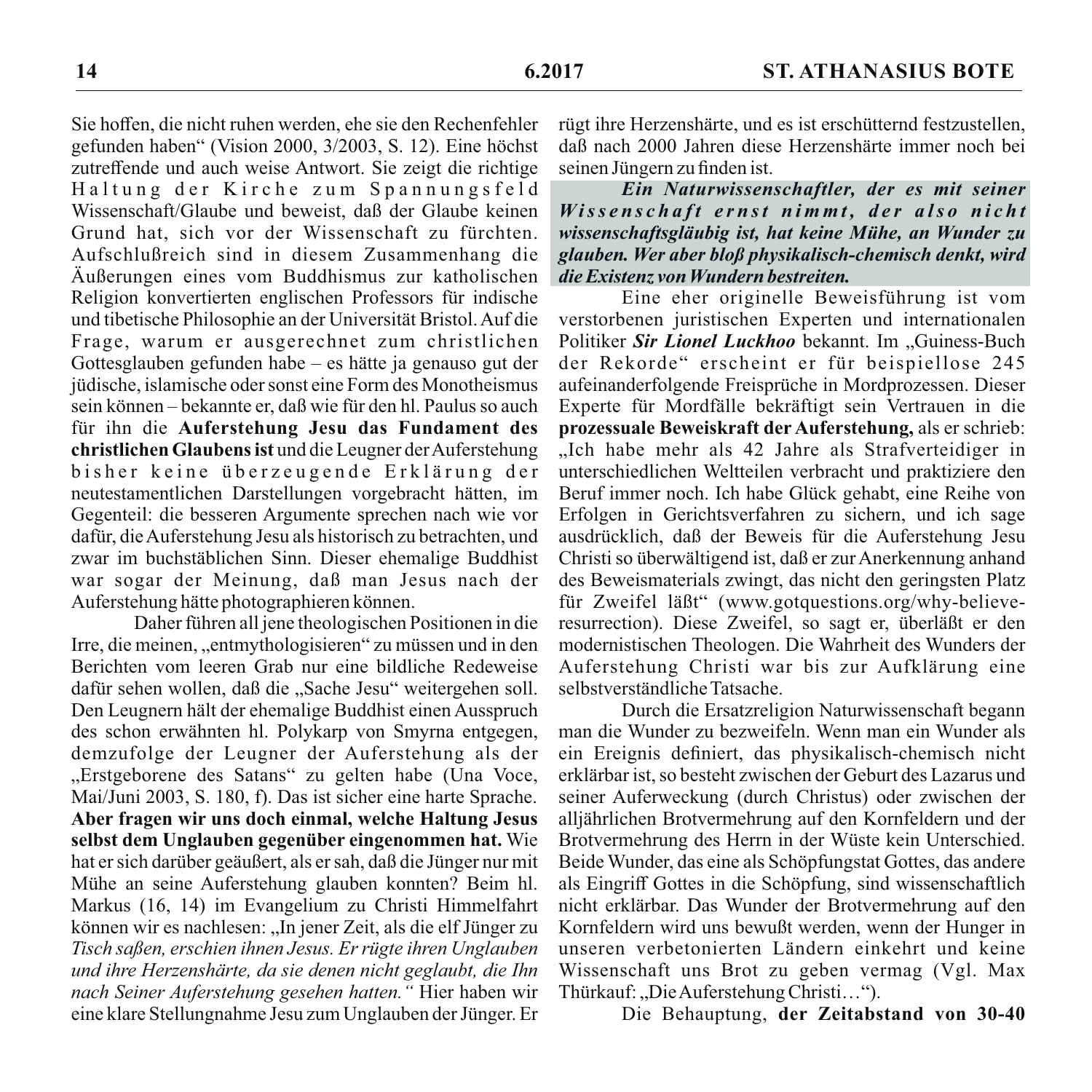Jahren zwischen dem Tod Christi und der Abfassung der Evangelien sei so groß, daß im Nachhinein nichts Sicheres über den genauen Hergang gesagt werden könne, ist ein gängiges Argument. Doch dies kann auch auf andere historische Personen angewendet werden, z.B. auf Alexander den Großen. Als seine Berichterstatter ihre Erinnerungen aufschrieben, lag Alexanders Tod weiter zurück als der Tod Jesu für die Evangelisten Matthäus und Markus. Überdies ist die Quellengeschichte zu Alexander problematischer als die zu Christus. Erstens waren seine Berichterstatter Politiker, und die haben bekanntlich einen eigenen Stil. Geschichte zu schreiben. Zweitens sind ihre Schriften gar nicht erhalten geblieben. Wir wissen nur durch den Schriftsteller Arrian von ihnen, und der lebte nochmals vier Jahrhunderte später. Es ist wohl nicht bekannt, daß jemals an der Echtheit der Existenz von Alexander d. Gr. gezweifelt worden wäre. Weil die Evangelien mehr sind als eine gute Botschaft. "scheitern die Erklärungen der Alleserklärer" immer wieder von neuem. Das hindert sie allerdings nicht, für sich jene Unfehlbarkeit zu beanspruchen, die sie dem Papst absprechen. Bernhard *Shaw* blökte als theologischer Laie, als er sagte, **er halte die** Evangelisten für glaubwürdiger als alle ihre theologischen Rezensenten. "Wenn es sich so verhalten hätte wie die Entmythologisierungstheologen meinen. würde es diese Theologen gar nicht geben. Denn für diese dialektische Relativierung der Auferstehung des Herrn wäre niemand gestorben, und das heißt: es hätte keine Märtyrer und somit kein Christentum gegeben."

Der englische Kulturphilosoph C.S. Lewis hat sich zu diesen ,Relativitätstheologien' in folgendem Sinn geäußert: "Jetzt mußten wir armen Christen nahezu zweitausend Jahre glauben. Christus sei von den Toten wahrhaft auferstanden, bis uns endlich ein Herr Professor belehrt, daß das bloß als eine Metapher für das immer wiederkehrende Leben zu verstehen sei" (dito). Die Leugner der Auferstehung Christi beklagen ja ständig die mangelnden wissenschaftlichen Beweise. Für jene, die sich keiner Wahrheit verschließen, gibt es tatsächlich wissenschaftliche Erkenntnisse in Bezug auf die Historizität Jesu Christi, seines Leidens, seines Todes und seiner Auferstehung.

Diese Reweise sind im Grabtuch von Turin zu finden, das man mit guten Gründen als das 5. Evangelium bezeichnen kann. Die wissenschaftlichen Ergebnisse zeitigen eine überwältigende Fülle unbestreitbarer **Tatsachen** 

Diese Erkenntnisse lassen die Unbelehrbarkeit der Grabtuchgegner immer grotesker erscheinen, die nach wie vor behaupten, es handle sich um eine "Fälschung", schreibt der Rechtswissenschaftler Wolfgang Waldstein in seinem wertvollen Buch "Neueste Erkenntnisse über das Turiner Grabtuch". Unzählige inzwischen völlig zweifelsfrei festgestellte Tatsachen haben immer klarer gemacht, daß eine Fälschung vollkommen ausgeschlossen ist. Kein Fälscher der Welt hätte die auf dem Grabtuch feststellbaren "Informationen" auf das Tuch bringen können. Man kann sagen, daß Experten sämtlicher Wissenschaftszweige sich mit dem Grabtuch aus Turin beschäftigt haben. Ärzte. Hämatologen, Physiker, Ingenieure aus verschiedenen Sparten, Archäologen, Historiker, Kriminologen und Atomforscher. Aber da die Ergebnisse die heute verbreiteten Theorien der sogenannten Bibelwissenschaft klar widerlegen, dürfen sie nicht existieren. Frei nach Christian Morgenstern, daß nicht sein kann, was nicht sein darf. Wer nach wie vor die Unechtheit des Grabtuches behaupten will, müßte eigentlich den Beweis erbringen, daß all die festgestellten Tatsachen in Wahrheit nicht existieren. So z.B. die 204 Pollen, die der Schweizer Spezialist für Mikro-Organismen, Dr. Max Frei identifizieren konnte. Ein Großteil dieser Pollen stammt aus Palästina. Die Herkunft des Tuches aus Palästina ist nicht nur durch Pollen bezeugt, sondern auch durch Blüten und Pflanzen, von denen die Pollen stammen. Dazu kommt, daß viele der Blüten auch gerade nur zu der Jahreszeit blühen, in der die Bestattung Christi stattgefunden hat. Sie konnten also nur zu dieser Zeit blühen, da die bei Johannes 19.40 genannten wohlriechenden Kräuter dem Leichnam Jesu im Grabtuch beigegeben werden, so wie es bei den Juden beim Bestatten Brauch ist. Die wissenschaftliche Arbeit dieser Experten ersetzt nicht den Glauben, aber wenn man vor diesem Grabtuch steht, erkennt man jenseits des Glaubens, was hier vorgefallen sein muß. Werner Bulst sagt mit Recht: "Der Glaube ist mehr als bloße Erkenntnis. Aber Erkenntnisse.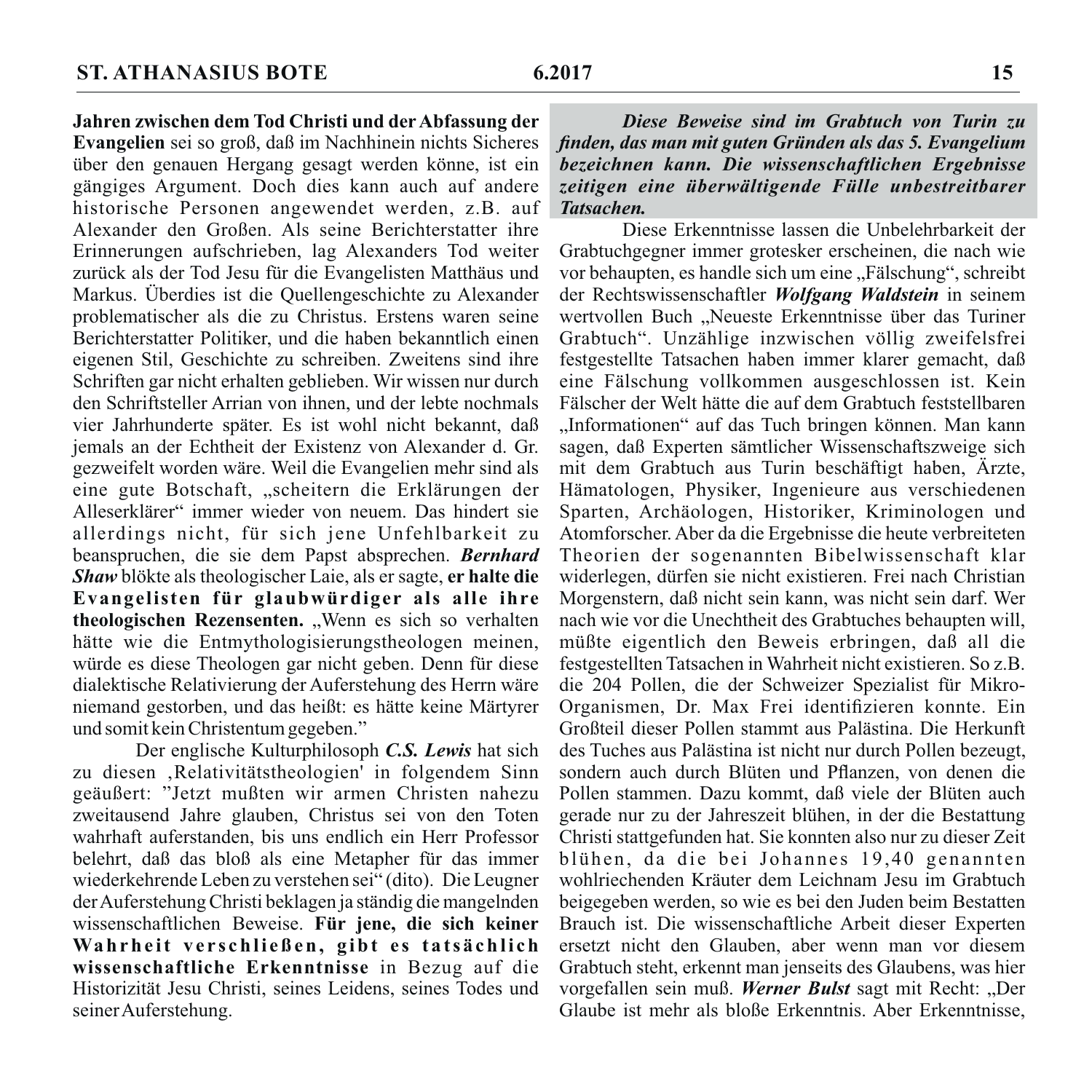wie sie über das Grabtuch gewonnen wurden, ermöglichen den Glauben" (Werner Bulst in Wolfgang Waldstein: Turiner Grabtuch" Stein am Rhein, 2. Aufl., 2000, S.67).

Und der weltbekannte englische Exeget, John A.T. *Robinson*, der durch seine sehr liberalen Bücher Aufsehen erregt hatte, sagte zum Abschluß seines Referates auf dem Turiner Kongreß 1976, wer von der Echtheit des Turiner Grabtuchs überzeugt sei, befinde sich in einer Situation, die jener der Jünger am Ostermorgen vergleichbar sei (Die Gedanken über das "Turiner Grabtuch" sind dem Buch von Wolfgang Waldstein, Neueste Erkenntnisse über das Turiner Grabtuch" – Auch Atomforschung erweist Echtheit, entnommen. Stein am Rhein. 2. Aufl., 2000. S. 67). Das dürfte einer der Gründe für die oft fanatische Opposition gegen das Turiner Grabtuch sein. Wer Gelegenheit hatte die Original-Sindone in Turin zu betrachten, war trotz der Schattenhaftigkeit des Abbildes des Gekreuzigten überzeugt, IHN gesehen zu haben.

Viele Forscher in den USA und Europa, auch der russische Forscher Dimitrij Kusnetzow sind übereinstimmend zu dem Ergebnis gekommen, daß ein Vorgang stattgefunden haben muß, bei dem sich die Struktur der Atome verändert hat. Er schreibt: "Die Wissenschaftler konnten im Test durch Computer-Simulation nachweisen, daß der Körper im Grabtuch einen Vorgang durchgemacht hat, der ihn in einen neuen Raum versetzt hat. Die Struktur seiner Atome hat sich neu geordnet. Dieser Körper trat in eine "Super-Ordnung" über. Dabei wurde viel Energie abgestrahlt, die das Bild auf dem Tuch erzeugt hat" (dito, S. 48). Obwohl diese Ergebnisse bereits mehrfach publiziert wurden, haben sich die Medien bisher nicht dafür interessiert. Sie ergötzen sich an ihren immer wieder neuen Meldungen von der "Fälschung des Turiner Grabtuchs". Es ist im Grunde eine Ironie, daß nun die modernsten Wissenschaften, auf die sich die zeitgenössischen Theologen immer beziehen, uns die Echtheit des Turiner Grabtuchs bestätigen, die wissenschaftsgläubigen Theologen hingegen das Ergebnis dieser von ihnen bewunderten Wissenschaft ablehnen. Wer nicht sehen und hören will, für den sind erwiesene Tatsachen unerträglich. "Ein Naturwissenschaftler, der es mit seiner Wissenschaft ernst nimmt, der also nicht wissenschaftsgläubig ist, hat

keine Mühe, an Wunder zu glauben. Wer aber bloß physikalisch-chemisch denkt, wird die Existenz von Wundern bestreiten, weil er mit diesem verengten Denken bloß weiß wie, aber nicht weiß, was Chemie und Physik sind. Das Was würde ihn zum Wer führen, zu Gott, der die Materie erschaffen hat – und den Menschen, der sie mit seinem Geist zu erforschen vermag" (Max Thürkauf "Die Auferstehung Christi  $\dots$ ").

#### **Christen unter Druck in Politik, Justiz** und Medien von Ralph Studer

له مه مه

(Aus einem Referat, gehalten anläßlich des 10-Jahres-Jubiläums von Zukunft CH (http://www.zukunftch.ch/). Zukunft CH ist eine staatlich anerkannte. gemeinnützige Stiftung. Mit ihrer Informationstätigkeit will sich Zukunft CH für die Respektierung der Menschenrechte und die freiheitlich-demokratische Rechtsordnung der Schweiz einsetzen und zukunftstragende Werte vermitteln.)

Christliche Werte stehen nicht hoch im Kurs. Sowohl Medien als auch Politik haben sich zusehends in vielen europäischen Staaten vom christlichen Erbe verabschiedet. Dass die Justiz einen wesentlichen Beitrag zu dieser Entwicklung leistet, wurde bis anhin kaum thematisiert. Die Einführung der Fristenlösung, die Anerkennung gleichgeschlechtlicher Partnerschaften sowie die Zulassung der Präimplantationsdiagnostik fanden in der Schweizer Politlandschaft und beim Volk mehrheitlich Unterstützung. Auch die Medien mischten sich lautstark im Vorfeld dieser Abstimmungen zugunsten einer "liberaleren", "autonomeren" und "humaneren" Gesellschaft ein. Dass auch namhafte Politiker aus christlichen Parteien sich für diese Neuerungen stark machten, mag überraschen, gehört jedoch schon längst zum politischen Alltag. Was früher für christliche Parteien in Europa ein "rotes Tuch" war und als unverhandelbar galt, ist bereits seit Jahren salonfähig geworden. Wohin der Wind in Staat, Politik und Gesellschaft weht, wird mehr und mehr deutlich: Weg vom christlichen Erbe, hin zu einer verstärkten Säkularisierung.

Schweiz streicht Fördergelder für christliche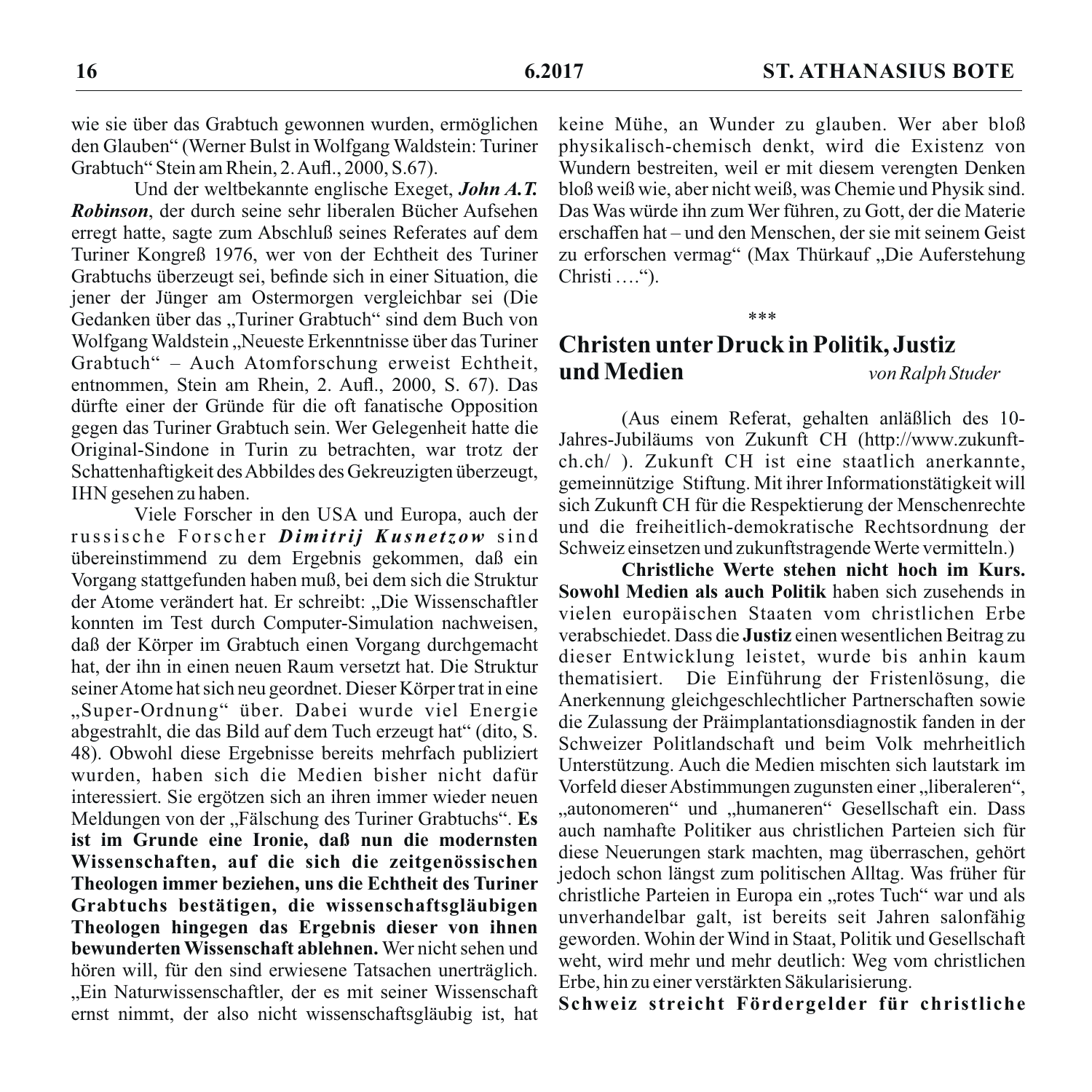Diese Entwicklung findet auch im Bereich der Justiz ihren Ausdruck. Christliche Jugendorganisationen sollen zukünftig keine staatlichen Fördergelder mehr für ihre Jugendarbeit erhalten, so entschied unlängst in mehreren Fällen das Bundesverwaltungsgericht in St.Gallen. Christliche Vereine im Jugendbereich erhalten nach dieser neuen Praxis nur noch staatliche Hilfe, wenn sie darlegen können, dass sie vielfältige Aktivitäten anbieten, die der Entwicklung junger Menschen förderlich sind und nicht ihre eigene Glaubensüberzeugung ins Zentrum stellen. Auf einen pikanten Aspekt sei dabei hingewiesen: Während christliche Jugendorganisationen ihre Weltanschauung in der Jugendarbeit nicht zentral zur Schau tragen dürfen, erhalten hingegen die Jungparteien verschiedener politischer Parteien in der Schweiz [z.B. die Juso] weiterhin staatliche Beiträge. obwohl diese klarerweise ihre politischen Positionen und somit ihre Weltanschauung verbreiten.

#### Gewissensfreiheit verkommt zur Farce

Ein Blick auf Urteile in anderen europäischen Staaten bestätigt diese angesprochene Entwicklung. Ruth Nordström ist Anwältin in Schweden und erlangte europäische Bekanntheit durch ihren engagierten Einsatz für Ellinor Grimmark. Frau Grimmark war Hebamme in einem schwedischen Krankenhaus und erhielt die Kündigung, weil sie sich aus Gewissensgründen weigerte, an einer Abtreibung mitzuwirken. Ihre Anwältin reichte daraufhin Klage ein und verlor. Das zuständige schwedische Kreisgericht gab 2015 dem Krankenhaus Recht: Hebammen müssen bereit sein. bei Abtreibungen mitzuwirken, weil die Region verpflichtet sei, dafür zu sorgen, dass Frauen effektiven Zugang dazu hätten. Ellinor Grimmark entgegnete, dass sie als Hebamme Leben schützen wolle und nicht töten. Da sie aber unter diesen Umständen in Schweden keinen Joh mehr fand, musste sie auswandern und arbeitet heute als Hebamme in Norwegen. Die Reaktionen der schwedischen Öffentlichkeit sind sehr feindselig. So verglich z.B. die frühere Koordinatorin in Schweden gegen religiösen Extremismus und Gewalt, Mona Sahlin, Hebammen, die keine Abtreibung durchführen wollten, mit Dschihadisten, die für den IS kämpfen. Die Hebamme und ihre Anwältin wollen aber nicht aufgegeben, weil es hier nicht nur um einen

Einzelfall geht, sondern letztlich um den Umgang der Schweden mit der ethischen Verantwortung und der Menschenwürde im Gesundheitswesen.

#### Meinungsäusserungs- und Religionsfreiheit gefährdet

Dass es gefährlich sein kann, sich auf christliche Werte und die Bibel zu berufen, hat auch unlängst die französische Politikerin *Christine Boutin* erfahren müssen. Boutin war unter der Präsidentschaft von Nicolas Sarkozy Ministerin für den Wohnungs- und Städtebau verantwortlich. In einem Interview im Jahre 2014 wurde sie zur Homosexualität befragt und sagte unter anderem, dass sie nie einen Homosexuellen verurteilt habe. Die Homosexualität sei ein Greuel, nicht der homosexuelle Mensch. Die Sünde sei nicht akzeptabel, doch der Sünder sei immer anzunehmen. Boutin wurde für diese Aussagen in Frankreich sowohl in erster Instanz im Dezember 2015 als auch vor der Berufungsinstanz im Herbst 2016 wegen Anstiftung zu Hass aufgrund der sexuellen Orientierung verurteilt und u.a. zur Zahlung von 5.000 EUR als Geldstrafe verpflichtet. Boutin kündigte an, alle Rechtsmittel auszuschöpfen.

#### Es gibt kein wertneutrales Handeln

Allein diese drei Urteile, welche nur eine kleine Auswahl ähnlicher Entscheide in diesen Bereichen darstellen, machen eines deutlich: Christliche Werte und Positionen werden in unseren europäischen Staaten zunehmend zugunsten eines säkularen Staatsdenkens zurückgedrängt. Man muß der immer wieder geäusserten Meinung, dass der Staat sich in seinem Handeln religiös- und wertneutral verhalten müsse, und sich nicht für die christlichen Werte einsetzen und diese vertreten dürfe. entschieden widersprechen. Es gibt kein neutrales Verhalten des Staates. Jede Entscheidung und jedes Handeln tragen einen Wert in sich. Werden Hebammen sozusagen durch ein Urteil "gezwungen", Abtreibungen durchzuführen bzw. sich daran zu beteiligen, dann verwirft der Staat implizit die christliche Überzeugung und das christliche Wertefundament, das menschliche Leben zu schützen und die Einzigartigkeit jedes Menschen anzuerkennen. Der Staat steht somit faktisch auf dem Boden einer feministischen, linksliberalen und atheistischmaterialistischen Weltanschauung und begünstigt letztlich eine Kultur des Todes.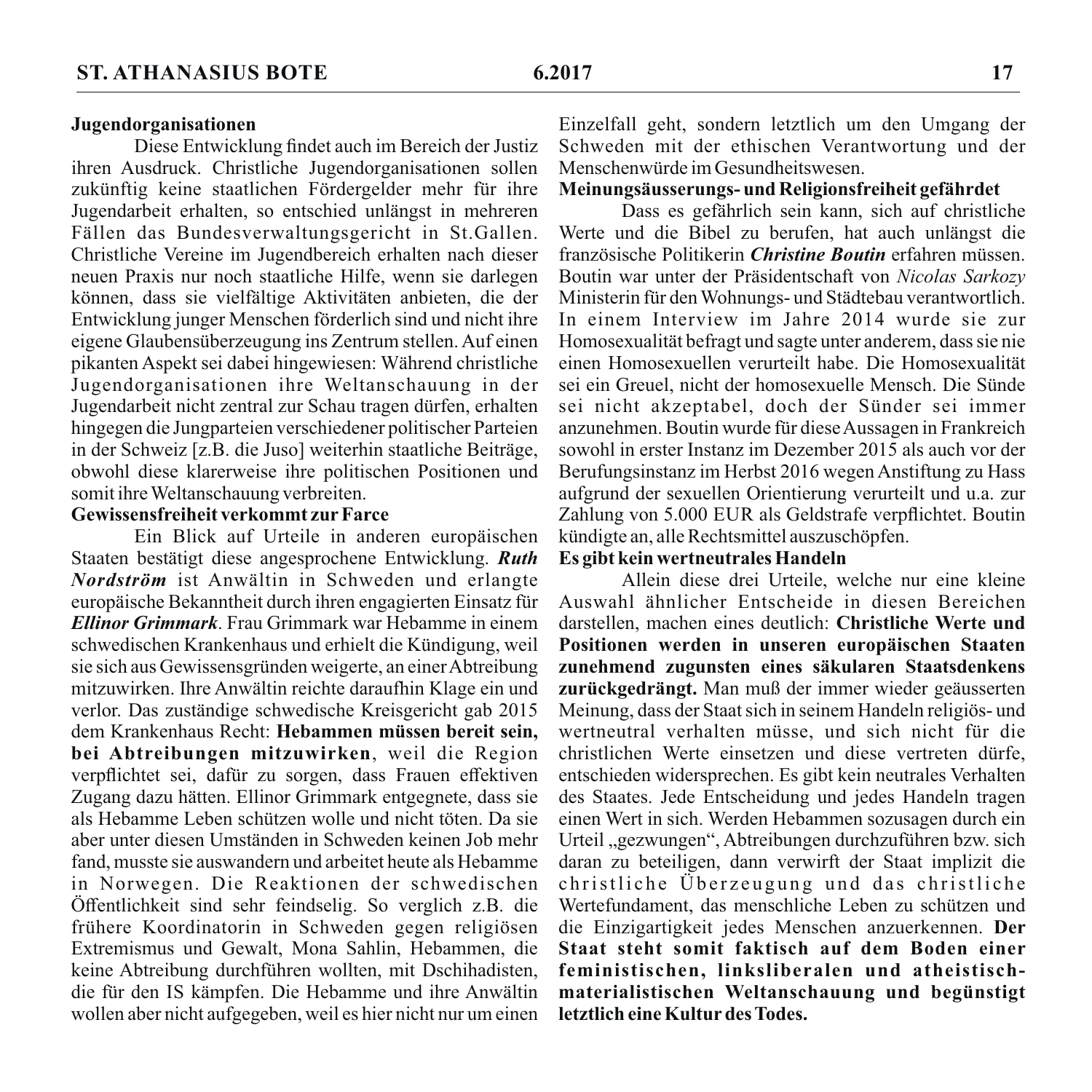# **Martin Luthers Kampf mit Gott** Sind 500 Jahre Luther wirklich ein Grund zum Feiern?

Die ganze Welt scheint wie berauscht zu sein -"Martin Luther, der deutsche Nationalheld, Martin Luther, der uns vom "finsteren Mittelalter' erlöst hat. Martin Luther. der uns befreit hat vom Glaubenszwang" und so weiter und so weiter. Wenn man den Reden der Politiker und nicht weniger Theologen, ja sogar der Bischöfe glaubt, dann könnte man meinen, Luther wäre der einzige Heilige, den man heutzutage noch verehren muß. Walter Kardinal Kasper kann ihn anscheinend gar nicht genug loben, und er versteigt sich dazu, der katholischen Kirche die Alleinschuld für die Glaubensspaltung zu geben. Doch das ist reinste Geschichtsfälschung.

Nach über 20 Jahren intensiver Beschäftigung mit der Person und der Lehre Luthers hat F.K. den Lebensweg Martin Luthers und von da aus seine Lehre und Wirkung nachgezeichnet. Es ist keine Kunst, über Martin Luther fünfhundert oder tausend Seiten zu schreiben; aber gewissermaßen die Ouintessenz seines Denkens auf hundert Seiten so schlüssig und nachvollziehbar darzustellen, ist noch keinem anderen Autor so gelungen. Was dieses Werk so wichtig macht, ist die Tatsache, daß darin nicht nur die Lehre Martin Luthers in ihrem inneren Zusammenhang schlüssig dargestellt wird, sondern daß ihr beständig die wahre, traditionell-christliche Lehre entgegengestellt wird – eine Lehre die heute nur mehr die Wenigsten wirklich kennen, ohne die man in Sachen "Luther" nicht effektiv argumentieren kann! Gerade durch diesen Kontrast kommt erst die Schönheit und tiefgründige Weisheit der traditionellen Lehre der Kirche voll zur Geltung, während auf der anderen Seite der Abgrund der Irrlehren Luthers, wie auch der zeitgenössischen protestantischen wie katholischmodernistischen Theologie zum Aufschein kommt. So wird in diesem Buch Luthers Theologie ebenso knapp, wie verständlich dargestellt, und mit zahlreichen Original-Zitaten Luthers unterlegt. Auf der Grundlage der neueren Lutherforschung leitet der Autor die zentralen Motive der Theologie Luthers aus dem Lebensweg und dem tragischen Schicksal Luthers ab. Dabei entstand eine überaus

einfühlsame, aber auch stringente Darstellung des Werdegangs der Person und der Lehren Luthers, jenseits aller gängigen Klischees: Nicht wenig von dem, was man heute mit Martin Luther verbindet, hat nicht viel, ja oft gar nichts zu tun mit seinen wirklichen Ansichten und Lehren. Abschließend werden die kulturellen und politischen Folgen der Theologie Luthers in den Blick genommen, die für das gesamte christliche Abendland geradezu katastrophal waren. Wer begreifen will, warum die heutige Zeit so ist, wie sie ist, muß den geistigen Werdegang Luthers kennen, und die feinen Verdrehungen durchschauen, die der christliche Glaube und der Zeitgeist dadurch erlitten hat. Weil es gerade heute so unendlich wichtig ist, daß das, was Martin Luther wirklich sagte und wollte, bekannt wird, wollen wir Ihnen, liebe Leser, hier (und in den nächsten Nummern) einige Passagen aus diesem Werk auszugsweise zur Verfügung stellen.  $Die Red$ Hier also ein Kapitel aus dem Buch von Franz Kronbeck: "Martin Luthers Kampf mit Gott". - siehe Bücherecke!

#### **Luthers Menschenbild und der Hexenwahn**

Kein Luther-Film kommt ohne jene bildgewaltige Szene aus, in der eine nicht unansehnliche junge Frau ihr armes Leben kläglich auf dem Scheiterhaufen beendet. Im Hintergrund ist ein feister, zynisch grinsender bischöflicher Großinguisitor zu sehen, während im Vordergrund ein junger, dynamischer Augustinermönch seine Arme drohend dem Himmel entgegenstreckt. Die Botschaft ist ebenso deutlich wie irreführend, denn so ziemlich das genaue Gegenteil ist richtig, wie uns die neueste Geschichtsforschung gezeigt hat: Die von den "Qualitäts"-Medien kolportierten 6 bis 9 Millionen Opfer von Inquisition und Hexenwahn grenzen an Irrwitz; die seriöse Forschung spricht von etwa 50.000 Opfern in 350 Jahren, und das v.a. in protestantischen Ländern und auch nicht im Mittelalter. sondern in der Neuzeit. Diese Zahlen legt etwa der Historiker Wolfgang Behringer in dem Artikel: "Neun Millionen Hexen". In: GWU 49 (1998), S. 664-685, vor.

Dieser Text ist im Internet abrufbar unter: https://www.historicum.net/themen/hexenforschung/theme ntexte/rezeption/artikel/Neun Millionen Hexen/. Die Zahlen, von denen Reichspropagandaminister Göbbels im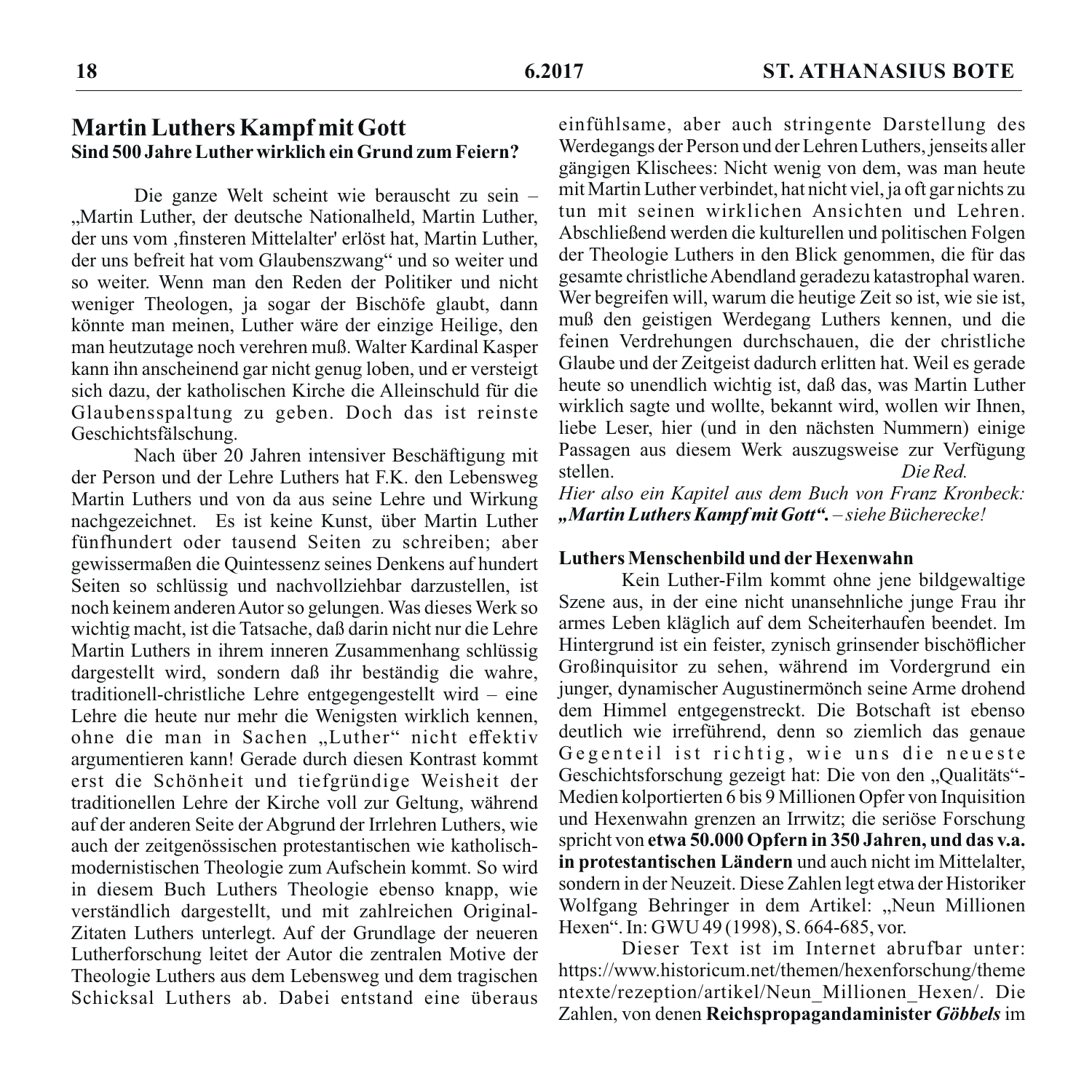3. Reich, aber auch die kirchenfeindliche liberale Presse bis heute ausgehen, beruhen auf Hochrechnungen, die jeder Grundlage entbehren. Der sich selbst als ein "Nachrichtenmagazin" bezeichnende "Spiegel" hat noch im Artikel: "Gottes willige Vollstrecker" in der Nummer 23 vom Juni 1998, brav der Propaganda des 3. Reiches folgend, von bis zu zehn (!) Millionen Toten gesprochen. (...) Auch andere liberale Blätter, wie der "Stern" oder die "Süddeutsche Zeitung" taten sich bei der Großzügigkeit der geschätzten Opferzahl hervor (siehe auch Behringer, S. 680) Die "Süddeutsche Zeitung" fabulierte in einem Artikel aus dem Jahr 1987 von "zwischen sechs und 18 Millionen" Opfern, und fügte süffisant hinzu: ...,wie man heute schätzt"! Die sich heute verzweifelt gegen das Schimpfwort "Lügenpresse" zur Wehr setzende "liberale" Presse konnte so etwas nur schreiben, weil der Leser so etwas nur zu gerne glaubt. Auch die Rolle, die man der Inquisition bei den Hexenverbrennungen zuschreibt, geht völlig an der Sache vorbei. Die Inquisition war vor allem mit Glaubensfragen befaßt, und sie war ein relativ fortschrittliches Gerichtsverfahren, bei dem es immerhin zu einer echten Schulderhebung kam, was bei den vom Pöbel oder dem Staat durchgeführten pogromartigen Verfolgungen keineswegs der Fall war, ja nicht einmal bei staatlichen Gerichtsverhandlungen.

# Was sagte Luther zur Hexenverfolgung?

Was die Hexenverfolgung betrifft, so hat Luther diesen heidnischen Wahnsinn keineswegs einzudämmen versucht oder auch nur angeklagt, sondern er hat diesen auch noch nach Kräften gefördert: "Die Zauberinnen sollen getötet werden, weil sie Diebe sind, Ehebrecher, Räuber, Mörder... Sie schaden mannigfaltig. Also sollen sie getötet werden, nicht allein weil sie schaden, sondern auch, weil sie Umgang mit dem Satan haben." (Predigt vom 6. Mai 1526, WA 16, S. 551, f). Übrigens hat der Hexenglaube seine Wurzeln im germanischen Heidentum ("hagazussa"/Hag-/Waldbewohnerin) und ist keine Erfindung christlicher Theologen. Die Kirche hat sich besonders im frühen Mittelalter gegen diesen germanischen Aberglauben zur Wehr gesetzt und dem "Zeitgeist" erst später nachgegeben. Nicht zuletzt wegen Luthers Aberglauben wurden in den protestantischen Ländern Deutschlands mehr Menschen auf dem Scheiterhaufen verbrannt, als in der gesamten katholischen Welt zusammen. Wer so über Gott denkt, wie Luther, muß auch ein schlimmes Menschenbild haben, denn das Böse überwuchert alle Wirklichkeit, wenn es im absoluten Seinsgrund, und nicht nur im geschöpflichen Mißbrauch der Freiheit begründet ist. Für Luther ist der Mensch durch und durch böse; er ist ganz und gar der Sünde unterworfen, welche nicht durch die Taufe (durch die Taufgnade) und auch nicht durch das Bußsakrament hinweggenommen werden kann. Die gesamte christliche Tradition hingegen hat, gestützt auf zahllose Aussagen der Bibel, den Menschen als "imago Dei", als ein "Abbild Gottes" bezeichnet. Luther aber nennt den Menschen in provokativer Entgegensetzung zu dieser Lehre eine "imago diaboli" – ein "Abbild des Teufels" (WA 42, 47,21)! Luther ging von der totalen Korruption der menschlichen Natur aus. Für ihn ist der Mensch nichts als "ein Reittier des Teufels" (so wörtlich in "De servo arbitrio"), so daß der Mensch nach Luther gar nicht anders kann, als beständig zu sündigen. Das geht so weit, daß Luther der menschlichen Vernunft ganz und gar die Fähigkeit abspricht, die Wahrheit zu fassen. Luther führt deshalb einen Kampf gegen die Vernunft, gegen das Gewissen und gegen den gesunden Menschenverstand in Gestalt der Philosophie, wie sie v.a. von Aristoteles und der Scholastik vertreten wird. Und er geht dabei so weit, daß er es dem menschlichen Willen abspricht, auch nur irgend etwas Gutes wollen zu können; nein, der Mensch will, so Luther, von Natur aus beständig das Böse. So findet Luther dort, wo die scholastische Seelenlehre das Gewissen ausmachte, d.h. die von Natur aus dem Menschen in seiner Geistnatur vorgegebene Ausrichtung auf das Gute, nichts als den ständigen Drang zur Sünde vor. So ist es auch kein Wunder, daß Luther dem Hexenwahn seiner Zeit anhing und ihn auch noch förderte.

 $***$ 

# **Bücherecke:**

# Neuerscheinung-von uns besonders empfohlen: Franz Kronbeck: "Martin Luthers Kampf mit Gott".

128 Seiten, kartoniert, nur 6,80 Euro

Wer war Martin Luther wirklich? Was bewegte ihn,